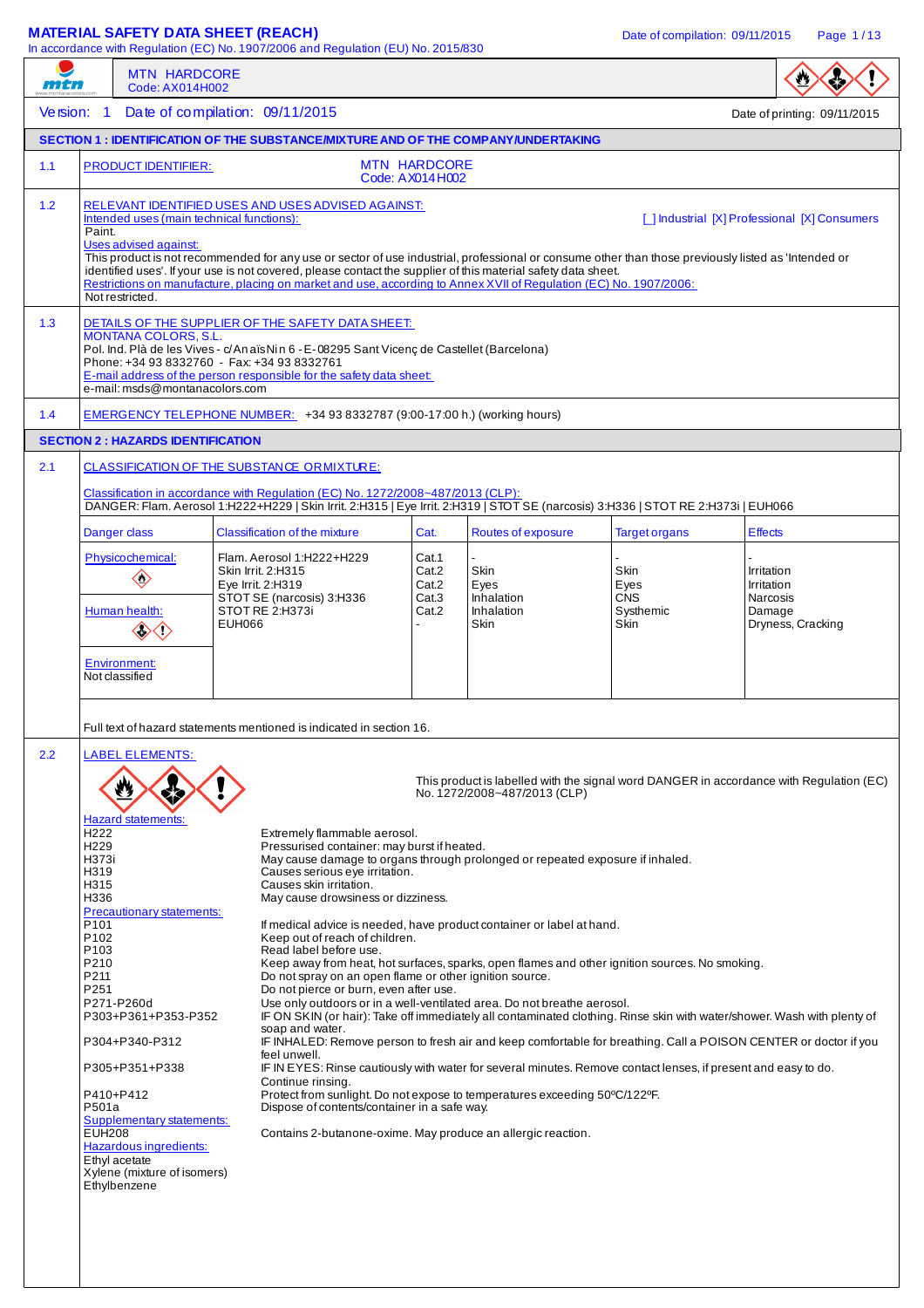## **MATERIAL SAFETY DATA SHEET (REACH)** Date of compilation: 09/11/2015 Page 2/13

| mtn                                                                 |                                                                                                                                                                                                        | <b>MTN HARDCORE</b><br>Code: AX014H002                                                                                                                                                                                                                                                                                                                                                                                   |                                                           |  |  |  |  |  |  |  |
|---------------------------------------------------------------------|--------------------------------------------------------------------------------------------------------------------------------------------------------------------------------------------------------|--------------------------------------------------------------------------------------------------------------------------------------------------------------------------------------------------------------------------------------------------------------------------------------------------------------------------------------------------------------------------------------------------------------------------|-----------------------------------------------------------|--|--|--|--|--|--|--|
|                                                                     | <b>OTHER HAZARDS:</b>                                                                                                                                                                                  | Hazards which do not result in classification but which may contribute to the overall hazards of the mixture:<br>Other physicochemical hazards: Vapours may form with air a mixture potentially flammable or explosive.<br>Other adverse human health effects: No other relevant adverse effects are known.<br>Other negative environmental effects: $\#$ Does not contain substances that fulfil the PBT/vPvB criteria. |                                                           |  |  |  |  |  |  |  |
|                                                                     | <b>SECTION 3 : COMPOSITION/INFORMATION ON INGREDIENTS</b>                                                                                                                                              |                                                                                                                                                                                                                                                                                                                                                                                                                          |                                                           |  |  |  |  |  |  |  |
|                                                                     | <b>SUBSTANCES:</b><br>Not applicable (mixture).                                                                                                                                                        |                                                                                                                                                                                                                                                                                                                                                                                                                          |                                                           |  |  |  |  |  |  |  |
|                                                                     | <b>MIXTURES:</b><br>This product is a mixture.<br><b>Chemical description:</b><br>Aerosol.<br><b>HAZARDOUS INGREDIENTS:</b><br>Substances taking part in a percentage higher than the exemption limit: |                                                                                                                                                                                                                                                                                                                                                                                                                          |                                                           |  |  |  |  |  |  |  |
| $\mathcal{L}$                                                       | $15 < 20 \%$<br>〈^〉                                                                                                                                                                                    | Index No. 607-022-00-5<br>$<$ REACH / ATP01                                                                                                                                                                                                                                                                                                                                                                              |                                                           |  |  |  |  |  |  |  |
| $\Leftrightarrow$                                                   | $15 < 20 \%$                                                                                                                                                                                           | <b>Butane</b><br>CAS: 106-97-8, EC: 203-448-7<br>CLP: Danger: Flam. Gas 1:H220   Press. Gas.:H280                                                                                                                                                                                                                                                                                                                        | Index No. 601-004-00-0<br>$<$ CLP00                       |  |  |  |  |  |  |  |
|                                                                     | $15 < 20 \%$<br>◇◇◇◇                                                                                                                                                                                   | Xylene (mixture of isomers)<br>CAS: 1330-20-7, EC: 215-535-7<br>REACH: 01-2119488216-32<br>CLP: Danger: Flam. Liq. 3:H226   Acute Tox. (inh.) 4:H332   Acute Tox. (skin) 4:H312   Skin<br>Irrit. 2:H315   Eye Irrit. 2:H319   STOT SE (irrit.) 3:H335   STOT RE 2:H373i   Asp. Tox. 1:H304                                                                                                                               | Index No. 601-022-00-9<br>$<$ REACH                       |  |  |  |  |  |  |  |
| $\diamondsuit$                                                      | $5 < 10 \%$                                                                                                                                                                                            | Propane<br>CAS: 74-98-6, EC: 200-827-9<br>CLP: Danger: Flam. Gas 1:H220   Press. Gas:H280                                                                                                                                                                                                                                                                                                                                | Index No. 601-003-00-5<br>$<$ CLP00                       |  |  |  |  |  |  |  |
| $\left\langle \!\! \left\langle {}\right\rangle \!\! \right\rangle$ | $5 < 10 \%$                                                                                                                                                                                            | <b>Isobutane</b><br>CAS: 75-28-5, EC: 200-857-2<br>CLP: Danger: Flam. Gas 1:H220   Press. Gas.:H280                                                                                                                                                                                                                                                                                                                      | Index No. 601-004-00-0<br>$<$ CLP00                       |  |  |  |  |  |  |  |
|                                                                     | $1 < 3\%$<br>$\langle \cdot \rangle$                                                                                                                                                                   | Ethylbenzene<br>CAS: 100-41-4. EC: 202-849-4<br>REACH: 01-2119489370-35<br>CLP: Danger: Flam. Liq. 2:H225   Acute Tox. (inh.) 4:H332   STOT RE 2:H373iE   Asp. Tox.<br>1:H304   Aquatic Chronic 3:H412                                                                                                                                                                                                                   | Index No. 601-023-00-4<br>$<$ REACH                       |  |  |  |  |  |  |  |
| $\langle \cdot \rangle$                                             | $1 < 3\%$                                                                                                                                                                                              | 2-methoxy-1-methylethyl acetate<br>CAS: 108-65-6, EC: 203-603-9<br>REACH: 01-2119475791-29<br>CLP: Warning: Flam. Liq. 3:H226                                                                                                                                                                                                                                                                                            | Index No. 607-195-00-7<br><reach atp01<="" td=""></reach> |  |  |  |  |  |  |  |
| $\langle \!\!\!\langle \cdot \rangle\!\!\!\rangle$                  | $1 < 2\%$                                                                                                                                                                                              | Hydrocarbons, C10-C13, isoalkanes, cyclics, <2% aromatics<br>(CAS: 64742-48-9), List No. 918-317-6<br>REACH: 01-2119474196-32<br>CLP: Danger: Asp. Tox 1:H304   EUH066                                                                                                                                                                                                                                                   | Autoclassified<br>< REACH                                 |  |  |  |  |  |  |  |
|                                                                     | $< 0.20 \%$<br>⟨!〉                                                                                                                                                                                     | 2-butanone-oxime<br>CAS: 96-29-7, EC: 202-496-6<br>REACH: 01-2119539477-28<br>CLP: Danger: Acute Tox. (skin) 4: H312   Eye Dam. 1: H318   Skin Sens. 1: H317   Carc. 2: H351                                                                                                                                                                                                                                             | Index No. 616-014-00-0<br>$<$ REACH/CLP00                 |  |  |  |  |  |  |  |
| Impurities:                                                         |                                                                                                                                                                                                        | Does not contain other components or impurities which will influence the classification of the product.                                                                                                                                                                                                                                                                                                                  |                                                           |  |  |  |  |  |  |  |
| None                                                                | Stabilizers:                                                                                                                                                                                           |                                                                                                                                                                                                                                                                                                                                                                                                                          |                                                           |  |  |  |  |  |  |  |
|                                                                     |                                                                                                                                                                                                        | Reference to other sections:<br>For more information on hazardous ingredients, see sections 8, 11, 12 and 16.                                                                                                                                                                                                                                                                                                            |                                                           |  |  |  |  |  |  |  |
|                                                                     | SUBSTANCES OF VERY HIGH CONCERN (SVHC):                                                                                                                                                                |                                                                                                                                                                                                                                                                                                                                                                                                                          |                                                           |  |  |  |  |  |  |  |
| None                                                                | List updated by ECHA on 15/06/2015.<br>Substances SVHC subject to authorisation, included in Annex XIV of Regulation (EC) no. 1907/2006:                                                               |                                                                                                                                                                                                                                                                                                                                                                                                                          |                                                           |  |  |  |  |  |  |  |
|                                                                     | Substances SVHC candidate to be included in Annex XIV of Regulation (EC) no. 1907/2006:<br>None                                                                                                        |                                                                                                                                                                                                                                                                                                                                                                                                                          |                                                           |  |  |  |  |  |  |  |
|                                                                     | PERSISTENT, BIOACCUMULABLE AND TOXIC PBT, OR VERY PERSIST ENT AND VERY BIOACCUMULABLE VPVB SUBSTANCES:                                                                                                 |                                                                                                                                                                                                                                                                                                                                                                                                                          |                                                           |  |  |  |  |  |  |  |
|                                                                     |                                                                                                                                                                                                        | Does not contain substances that fulfill the PBT/vPvB criteria.                                                                                                                                                                                                                                                                                                                                                          |                                                           |  |  |  |  |  |  |  |
|                                                                     |                                                                                                                                                                                                        |                                                                                                                                                                                                                                                                                                                                                                                                                          |                                                           |  |  |  |  |  |  |  |
|                                                                     |                                                                                                                                                                                                        |                                                                                                                                                                                                                                                                                                                                                                                                                          |                                                           |  |  |  |  |  |  |  |
|                                                                     |                                                                                                                                                                                                        |                                                                                                                                                                                                                                                                                                                                                                                                                          |                                                           |  |  |  |  |  |  |  |
|                                                                     |                                                                                                                                                                                                        |                                                                                                                                                                                                                                                                                                                                                                                                                          |                                                           |  |  |  |  |  |  |  |
|                                                                     |                                                                                                                                                                                                        |                                                                                                                                                                                                                                                                                                                                                                                                                          |                                                           |  |  |  |  |  |  |  |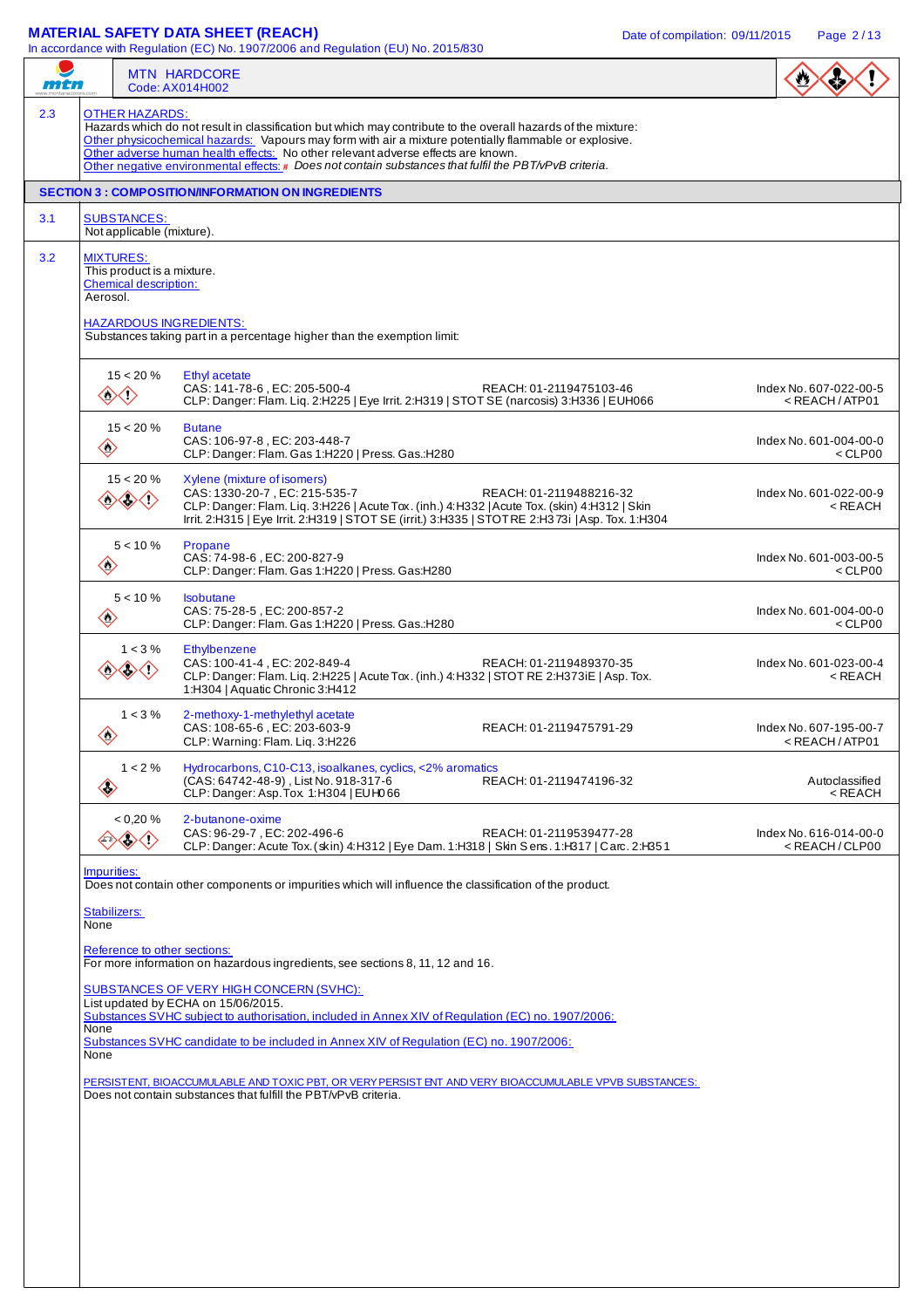# **MATERIAL SAFETY DATA SHEET (REACH)** Date of compilation: 09/11/2015 Page 3/13

|     | <b>MAILINAL ON ETT DAIA OILLET (NEADTI)</b>                                                                                                                                                                                                                                                                                                                                                                                                                           | In accordance with Regulation (EC) No. 1907/2006 and Regulation (EU) No. 2015/830                                                                                                                                                                                                                                                                                                                                                                                                                               | Date of compliation: 09/11/2015<br>Page 3/13                                                                                                                                                                            |  |  |  |  |  |  |
|-----|-----------------------------------------------------------------------------------------------------------------------------------------------------------------------------------------------------------------------------------------------------------------------------------------------------------------------------------------------------------------------------------------------------------------------------------------------------------------------|-----------------------------------------------------------------------------------------------------------------------------------------------------------------------------------------------------------------------------------------------------------------------------------------------------------------------------------------------------------------------------------------------------------------------------------------------------------------------------------------------------------------|-------------------------------------------------------------------------------------------------------------------------------------------------------------------------------------------------------------------------|--|--|--|--|--|--|
| mtn | <b>MTN HARDCORE</b><br>Code: AX014H002                                                                                                                                                                                                                                                                                                                                                                                                                                |                                                                                                                                                                                                                                                                                                                                                                                                                                                                                                                 |                                                                                                                                                                                                                         |  |  |  |  |  |  |
|     | <b>SECTION 4 : FIRST AID MEASURES</b>                                                                                                                                                                                                                                                                                                                                                                                                                                 |                                                                                                                                                                                                                                                                                                                                                                                                                                                                                                                 |                                                                                                                                                                                                                         |  |  |  |  |  |  |
| 4.1 |                                                                                                                                                                                                                                                                                                                                                                                                                                                                       | DESCRIPTION OF FIRST-AID MEASURES AND MAIN SYMPTOMS AND EFFECTS, ACUTE AND DELAYED:                                                                                                                                                                                                                                                                                                                                                                                                                             |                                                                                                                                                                                                                         |  |  |  |  |  |  |
| 4.2 |                                                                                                                                                                                                                                                                                                                                                                                                                                                                       | Symptoms may occur after exposure, so that in case of direct exposure to the product, when in doubt, or when symptoms persist, seek<br>recommended protective equipment if there is a possibility of exposure. Wear protective gloves when administering first aid.                                                                                                                                                                                                                                             | medical attention. Never give anything by mouth to an unconscious person. Lifeguards should pay attention to self-protection and use the                                                                                |  |  |  |  |  |  |
|     | Route of exposure                                                                                                                                                                                                                                                                                                                                                                                                                                                     | Symptoms and effects, acute and delayed                                                                                                                                                                                                                                                                                                                                                                                                                                                                         | Description of first-aid measures                                                                                                                                                                                       |  |  |  |  |  |  |
|     | Inhalation of solvent vapours may produce headache,<br>Remove the patient out of the contaminated area into the fresh<br>Inhalation:<br>dizziness, fatigue, muscular weakness, drowsiness<br>air. If breathing is irregular or stops, administer artificial<br>and, in extreme cases, unconsciousness.<br>respiration. If the person is unconscious, place in appropriate<br>recovery position. Keep the patient warm and at rest until<br>medical attention arrives. |                                                                                                                                                                                                                                                                                                                                                                                                                                                                                                                 |                                                                                                                                                                                                                         |  |  |  |  |  |  |
|     | Skin:<br>$\langle \!\! \langle \cdot \rangle\!\! \rangle$                                                                                                                                                                                                                                                                                                                                                                                                             | Skin contact causes redness. In case of prolonged<br>contact, the skin may become dry.                                                                                                                                                                                                                                                                                                                                                                                                                          | Remove immediately contaminated clothing. Wash thoroughly<br>the affected area with plenty of cold or lukewarm water and<br>neutral soap, or use a suitable skin cleanser. Do not use<br>solvents or thinners.          |  |  |  |  |  |  |
|     | Eyes:<br>$\langle \rangle$                                                                                                                                                                                                                                                                                                                                                                                                                                            | Contact with the eyes produces redness and pain.                                                                                                                                                                                                                                                                                                                                                                                                                                                                | Remove contact lenses. Rinse eyes copiously by irrigation with<br>plenty of clean, fresh water for at least 15 minutes, holding the<br>eyelids apart, until the irritation is reduced. Call a physician<br>immediately. |  |  |  |  |  |  |
|     | Ingestion:                                                                                                                                                                                                                                                                                                                                                                                                                                                            | If swallowed, may cause irritation of the throat,<br>abdominal pain, drowsiness, nausea, vomiting and<br>diarrhoea.                                                                                                                                                                                                                                                                                                                                                                                             | If swallowed, seek medical advice immediately and show<br>container or label. Do not induce vomiting. Keep the patient at<br>rest.                                                                                      |  |  |  |  |  |  |
| 4.3 |                                                                                                                                                                                                                                                                                                                                                                                                                                                                       | INDICATION OF ANY IMMEDIATE MEDICAL ATTENTION AND SPECIAL TREATMENT NEEDED:<br>Notes to physician: Treatment should be directed at the control of symptoms and the clinical condition of the patient.<br>Antidotes and contraindications: Specific antidote not known.                                                                                                                                                                                                                                          |                                                                                                                                                                                                                         |  |  |  |  |  |  |
|     | <b>SECTION 5 : FIRE-FIGHTING MEASURES</b>                                                                                                                                                                                                                                                                                                                                                                                                                             |                                                                                                                                                                                                                                                                                                                                                                                                                                                                                                                 |                                                                                                                                                                                                                         |  |  |  |  |  |  |
| 5.1 | <b>EXTINGUISHING MEDIA:</b>                                                                                                                                                                                                                                                                                                                                                                                                                                           | Extinguishing powder or CO2. In the case of more important fires, also alcohol resistant foam and water spray/mist. Do not use for extinguishing: direct<br>water jet. Direct water jet may not be effective to extinguish the fire, since the fire may spread.                                                                                                                                                                                                                                                 |                                                                                                                                                                                                                         |  |  |  |  |  |  |
| 5.2 |                                                                                                                                                                                                                                                                                                                                                                                                                                                                       | SPECIAL HAZARDS ARISING FROM THE SUBSTANCE OR MIXTURE:<br>Fire can produce a dense black smoke. As consequence of combustion or thermal decomposition, hazardous products may be produced: carbon<br>monoxide, carbon dioxide, nitrogen oxides. Harmful. Irritant. Exposure to combustion or decomposition products may be a hazard to health.                                                                                                                                                                  |                                                                                                                                                                                                                         |  |  |  |  |  |  |
| 5.3 | ADVICE FOR FIREFIGHTERS:                                                                                                                                                                                                                                                                                                                                                                                                                                              | Special protective equipment: Depending on magnitude of fire, heat-proof protective clothing may be required, appropriate independent breathing<br>apparatus, gloves, protective glasses or face masks and boots. If the fire-proof protective equipment is not available or not used, combat fire from a<br>sheltered position or at a safe distance. The standard EN469 provides a basic level of protection for chemical incidents.<br>allow fire-fighting residue to enter drains, sewers or water courses. | Other recommendations: Cool with water the tanks, cisterns or containers close to sources of heat or fire. Bear in mind the direction of the wind. Do not                                                               |  |  |  |  |  |  |
|     | <b>SECTION 6 : ACCIDENTAL RELEASE MEASURES</b>                                                                                                                                                                                                                                                                                                                                                                                                                        |                                                                                                                                                                                                                                                                                                                                                                                                                                                                                                                 |                                                                                                                                                                                                                         |  |  |  |  |  |  |
| 6.1 |                                                                                                                                                                                                                                                                                                                                                                                                                                                                       | PERSONAL PRECAUTIONS, PROTECTIVE EQUIPMENT AND EMERGENCY PROCEDURES:<br>Eliminate possible sources of ignition and when appropriate, ventilate the area. Do not smoke. Avoid dired contact with this product. Avoid breathing<br>vapours. Keep people without protection in opossition to the wind direction.                                                                                                                                                                                                   |                                                                                                                                                                                                                         |  |  |  |  |  |  |
| 6.2 | <b>ENVIRONMENTAL PRECAUTIONS:</b>                                                                                                                                                                                                                                                                                                                                                                                                                                     | sewages, inform the appropriate authorities in accordance with local regulations.                                                                                                                                                                                                                                                                                                                                                                                                                               | Avoid contamination of drains, surface or subterranean water and soil. In the case of large scale spills or when the product contaminates lakes, rivers or                                                              |  |  |  |  |  |  |
| 6.3 | remains in a closed container.                                                                                                                                                                                                                                                                                                                                                                                                                                        | METHODS AND MATERIAL FOR CONTAINMENT AND CLEANING UP:                                                                                                                                                                                                                                                                                                                                                                                                                                                           | Contain and mop up spills with non-combustible absorbent materials (earth, sand, vermiculite, diatomaceous earth, etc). Avoid use of solvents. Keep the                                                                 |  |  |  |  |  |  |
| 6.4 | <b>REFERENCE TO OTHER SECTIONS:</b><br>For information on safe handling, see section 7.                                                                                                                                                                                                                                                                                                                                                                               | For contact information in case of emergency, see section 1.<br>For exposure controls and personal protection measures, see section 8.<br>For subsequent waste disposal, follow the recommendations in section 13.                                                                                                                                                                                                                                                                                              |                                                                                                                                                                                                                         |  |  |  |  |  |  |
|     |                                                                                                                                                                                                                                                                                                                                                                                                                                                                       |                                                                                                                                                                                                                                                                                                                                                                                                                                                                                                                 |                                                                                                                                                                                                                         |  |  |  |  |  |  |
|     |                                                                                                                                                                                                                                                                                                                                                                                                                                                                       |                                                                                                                                                                                                                                                                                                                                                                                                                                                                                                                 |                                                                                                                                                                                                                         |  |  |  |  |  |  |
|     |                                                                                                                                                                                                                                                                                                                                                                                                                                                                       |                                                                                                                                                                                                                                                                                                                                                                                                                                                                                                                 |                                                                                                                                                                                                                         |  |  |  |  |  |  |
|     |                                                                                                                                                                                                                                                                                                                                                                                                                                                                       |                                                                                                                                                                                                                                                                                                                                                                                                                                                                                                                 |                                                                                                                                                                                                                         |  |  |  |  |  |  |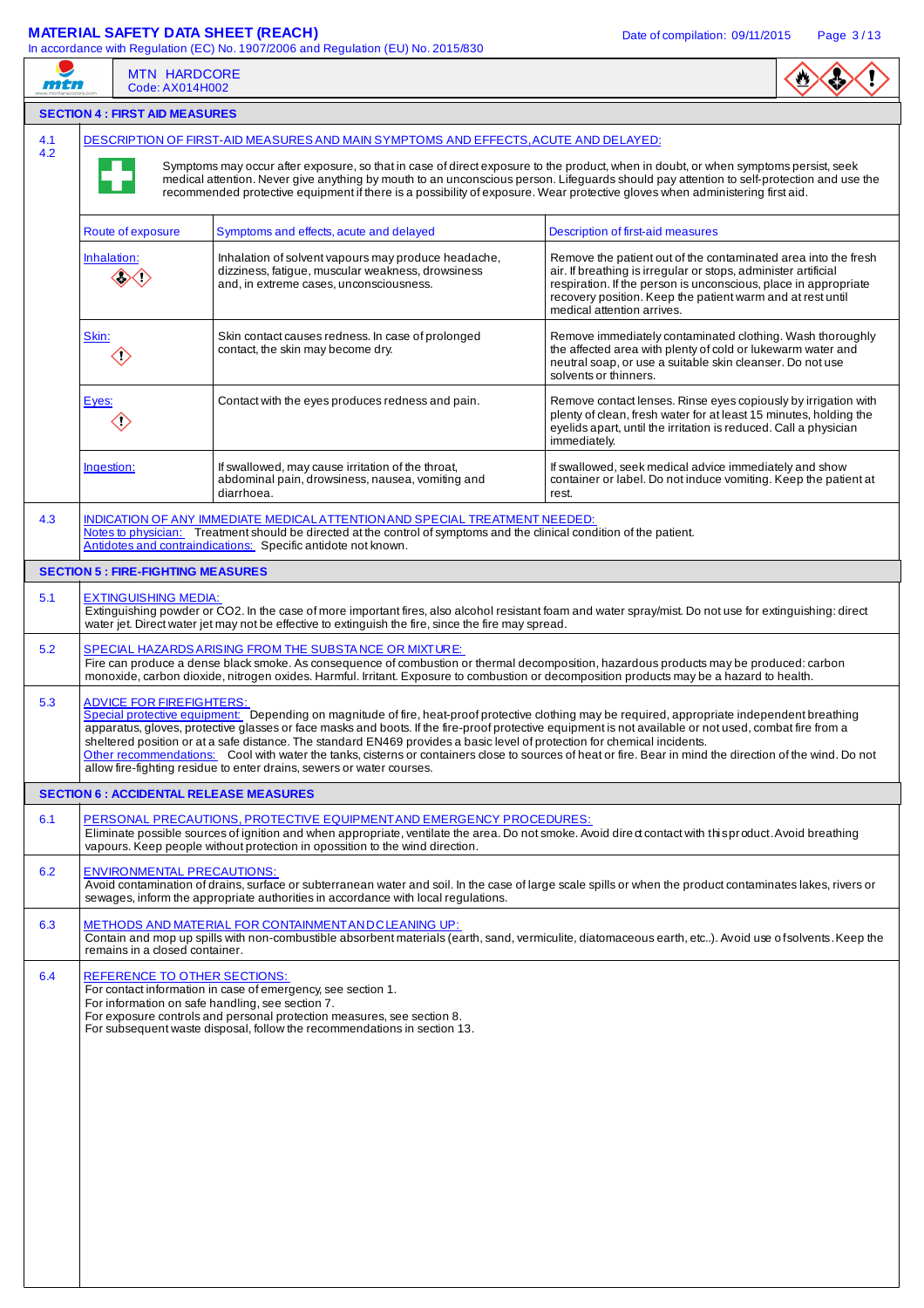## **MATERIAL SAFETY DATA SHEET (REACH)** Date of compilation: 09/11/2015 Page 4/13

|     | <b>MTN HARDCORE</b><br>Code: AX014H002                                                                                                                                                                                                                                                                                                                                                                                          |  |
|-----|---------------------------------------------------------------------------------------------------------------------------------------------------------------------------------------------------------------------------------------------------------------------------------------------------------------------------------------------------------------------------------------------------------------------------------|--|
|     | <b>SECTION 7 : HANDLING AND STORAGE</b>                                                                                                                                                                                                                                                                                                                                                                                         |  |
| 7.1 | <b>PRECAUTIONS FOR SAFE HANDLING:</b><br>Comply with the existing legislation on health and safety at work.                                                                                                                                                                                                                                                                                                                     |  |
|     | <b>General recommendations:</b><br>Avoid any type of leakage or escape.<br>Recommendations for the prevention of fire and explosion risks:                                                                                                                                                                                                                                                                                      |  |
|     | Pressurised container. Protect from sunlight and do not expose to temperature exceeding 50°C. Do not pierce or burn, even after use. Do not spray on a<br>naked flame or any incandescent material. Do not smoke.                                                                                                                                                                                                               |  |
|     | - Flash point<br>-81. <sup>o</sup> C<br>- Autoignition temperature<br>412. <sup>o</sup> C<br>- Upper/lower flammability or explosive limits<br>1.8 - 9.2 % Volume 25°C                                                                                                                                                                                                                                                          |  |
|     | Recommendations for the prevention of toxicological risks:<br>Do noteat, drink or smoke in application and drying areas. After handling, wash hands with soap and water. Avoid applying the product directly to people,<br>animals, plants or foodstuffs. For exposure controls and personal protection measures, see section 8.                                                                                                |  |
|     | Recommendations for the prevention of environmental contamination:<br>It is not considered a danger to the environment. In the case of accidental spillage, follow the instructions indicated in section 6.                                                                                                                                                                                                                     |  |
| 7.2 | CONDITIONS FOR SAFE STORAGE, INCLUDING ANY INCOMPATIBILITIES:<br>Prevent unauthorized access. Keep out of reach of children. This product should be stored isolated from heat and electrical sources. Do not smoke in<br>storage area. If possible, avoid direct contact with sunlight. Avoid extreme h umidity conditions. For more information, see section 10.<br><b>Class of store</b><br>According to current legislation. |  |
|     | Maximum storage period<br>24. months<br>min: 5. °C, max: 50. °C (recommended).<br>Temperature interval<br>Incompatible materials:                                                                                                                                                                                                                                                                                               |  |
|     | Keep away from oxidixing agents, from strongly alkaline and strongly acid materials.<br>Type of packaging:                                                                                                                                                                                                                                                                                                                      |  |
|     | According to current legislation.<br>Limit quantity (Seveso III): Directive 96/82/EC~2003/105/EC:<br>Lower threshold: 50 tons, Upper threshold: 200 tons                                                                                                                                                                                                                                                                        |  |
| 7.3 | <b>SPECIFIC END USES:</b><br>For the use of this product do not exist particular recommendations apart from that already indicated.                                                                                                                                                                                                                                                                                             |  |
|     |                                                                                                                                                                                                                                                                                                                                                                                                                                 |  |
|     |                                                                                                                                                                                                                                                                                                                                                                                                                                 |  |
|     |                                                                                                                                                                                                                                                                                                                                                                                                                                 |  |
|     |                                                                                                                                                                                                                                                                                                                                                                                                                                 |  |
|     |                                                                                                                                                                                                                                                                                                                                                                                                                                 |  |
|     |                                                                                                                                                                                                                                                                                                                                                                                                                                 |  |
|     |                                                                                                                                                                                                                                                                                                                                                                                                                                 |  |
|     |                                                                                                                                                                                                                                                                                                                                                                                                                                 |  |
|     |                                                                                                                                                                                                                                                                                                                                                                                                                                 |  |
|     |                                                                                                                                                                                                                                                                                                                                                                                                                                 |  |
|     |                                                                                                                                                                                                                                                                                                                                                                                                                                 |  |
|     |                                                                                                                                                                                                                                                                                                                                                                                                                                 |  |
|     |                                                                                                                                                                                                                                                                                                                                                                                                                                 |  |
|     |                                                                                                                                                                                                                                                                                                                                                                                                                                 |  |
|     |                                                                                                                                                                                                                                                                                                                                                                                                                                 |  |
|     |                                                                                                                                                                                                                                                                                                                                                                                                                                 |  |
|     |                                                                                                                                                                                                                                                                                                                                                                                                                                 |  |
|     |                                                                                                                                                                                                                                                                                                                                                                                                                                 |  |
|     |                                                                                                                                                                                                                                                                                                                                                                                                                                 |  |
|     |                                                                                                                                                                                                                                                                                                                                                                                                                                 |  |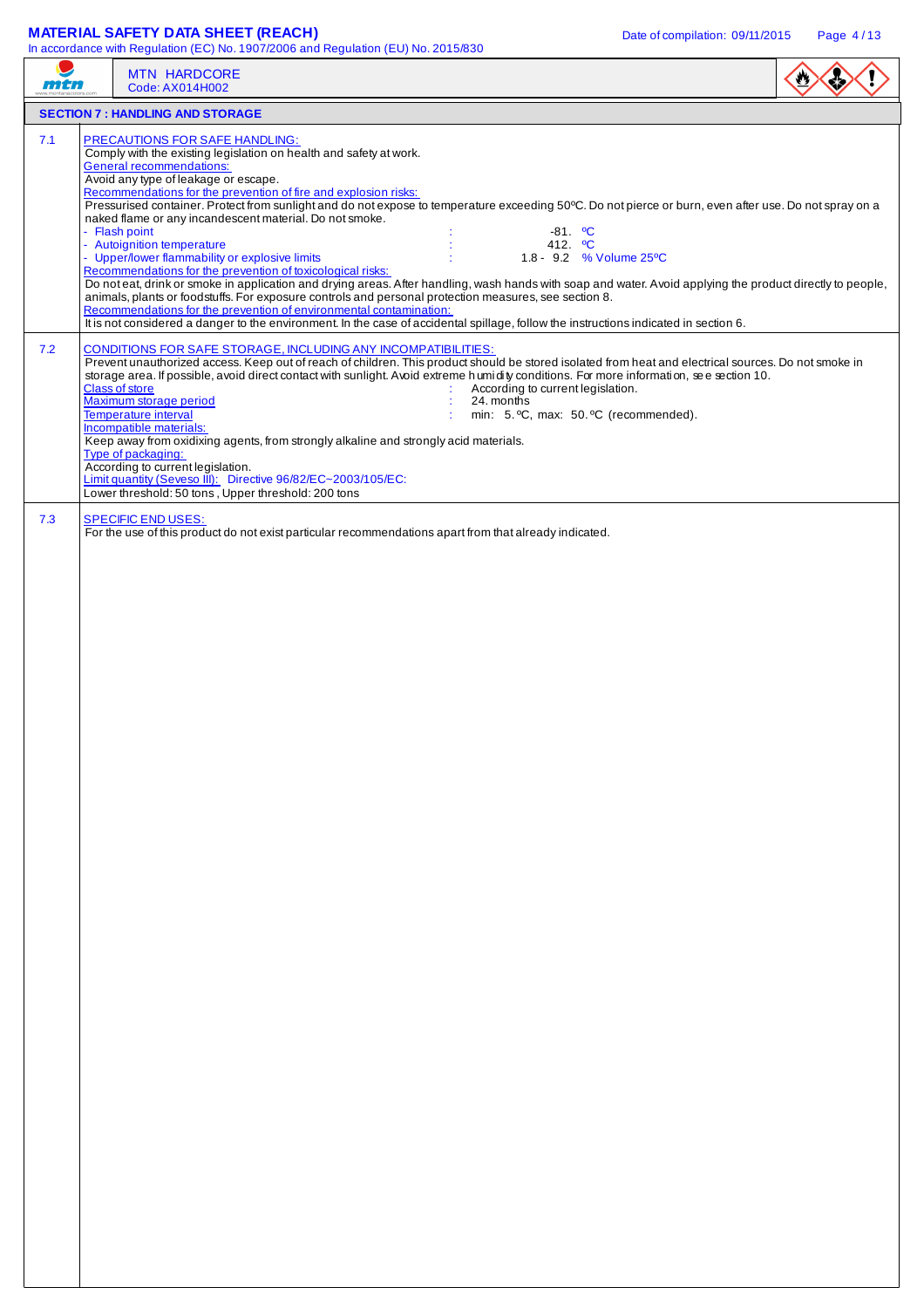## **MATERIAL SAFETY DATA SHEET (REACH)** Date of compilation: 09/11/2015 Page 5/13

MTN HARDCORE Code: AX014H002



### **SECTION 8 : EXPOSURE CONTROLS/PERSONAL PROTECTION**

### 8.1 CONTROL PARAMETERS

mtn

If a product contains ingredients with exposure limits, may be necessary a personnel monitoring, work place or biological, to determine the effectiveness of the ventilation or other control measures and/or the necessity to use respiratory protective equipment. Reference should be made to EN689, EN14042 and EN482 standard concerning methods for assesing the exposure by inhalation to chemical agents, and exposure to chemical and biological agents. Reference should be also made to national guidance documents for methods for the determination of dangerous substances.

#### OCCUPATIONAL EXPOSURE LIMIT VALUES (TLV)

| <b>AGCIH 2013</b>               | Year | <b>TLV-TWA</b> |                          | <b>TLV-STEL</b> |                          | <b>Remarks</b> |
|---------------------------------|------|----------------|--------------------------|-----------------|--------------------------|----------------|
|                                 |      | ppm            | mg/m3                    | ppm             | mq/m3                    |                |
| Ethyl acetate                   | 1996 | 400.           | 1440.                    |                 |                          |                |
| <b>Butane</b>                   | 2004 | 1000.          |                          |                 |                          |                |
| Xylene (mixture of isomers)     | 1996 | 100.           | 434.                     | 150.            | 651.                     | A <sub>4</sub> |
| Propane                         | 2004 | 1000.          | -                        |                 | -                        |                |
| Isobutane                       | 2004 | 1000.          | $\overline{\phantom{a}}$ | -               | $\overline{\phantom{a}}$ |                |
| Ethylbenzene                    |      | 50.            | 275.                     | 100.            | 550.                     | Vd             |
|                                 |      |                |                          |                 |                          | Recommended    |
| 2-methoxy-1-methylethyl acetate | 2002 | 100.           | 434.                     | 125.            | 543.                     | A3             |

TLV - Threshold Limit Value, TWA - Time Weighted Average, STEL - Short Term Exposure Limit.

Vd - Dermal.

A3 - Carcinogenic in animals. A4 - Non classified as carcinogenic in humans.

Dermal (Vd): Means that, in exposures to this substance, the contribution by the cutaneous route, including the mucous membranes and eyes, may result significant for the overall body content if no measures are taken to prevent absorption. There are some chenicals for which dermal absorption, both in liquid and vapour phases, can be very high, and this route of entry may be or equal or greater importance even that inhalation pathway. In these situations, the use of a biological control is essential in order to quantify the overall amount of contaminant absorbed.

BIOLOGICAL LIMIT VALUES:

## Not stablished

#### DERIVED NO-EFFECT LEVEL (DNEL):

Derived no-effect level (DNEL) is a level of exposure that is considered safe, derived from toxicity data according to specific quidances included in REACH. DNEL values may differ from a occupational exposure limit (OEL) for the same chemical. OEL values may come recommended by a particular company, a government regulatory agency or an organization of experts. Although considered protective of health, the OEL values are derived by a process different of REACH.

| Derived no-effect level, workers:<br>- Systemic effects, acute and chronic:<br>Ethyl acetate<br>Xylene (mixture of isomers)<br>Ethylbenzene<br>2-methoxy-1-methylethyl acetate<br>Hydrocarbons C10-C13 aliphatics (aromatics<2%)<br>2-butanone-oxime            | <b>DNEL</b> Inhalation<br>mg/m3<br>1468.<br>734.<br>(c)<br>(a)<br>289.<br>(a)<br>77.0<br>(c)<br>77.0<br>s/r<br>(c)<br>(a)<br>275.<br>(c)<br>(a)<br>s/r<br>s/r<br>(c)<br>(a)<br>9.00<br>(c)<br>(a) | <b>DNEL Cutaneous</b><br>mg/kg bw/d<br>63.0 (c)<br>$s/r$ (a)<br>180.<br>s/r<br>(a)<br>(c)<br>180.<br>$s/r$ (a)<br>(c)<br>154. $(c)$<br>(a)<br>$s/r$ (a)<br>(c)<br>s/r<br>1.30<br>$2.50$ (a)<br>(c)                    | <b>DNEL Oral</b><br>mg/kg bw/d<br>- (c)<br>- (a)<br>- $(c)$<br>- (a)<br>- (c)<br>- (a)<br>- $(c)$<br>- (a)<br>- (c)<br>- (a)<br>- (c)<br>- (a)                                  |
|-----------------------------------------------------------------------------------------------------------------------------------------------------------------------------------------------------------------------------------------------------------------|---------------------------------------------------------------------------------------------------------------------------------------------------------------------------------------------------|-----------------------------------------------------------------------------------------------------------------------------------------------------------------------------------------------------------------------|---------------------------------------------------------------------------------------------------------------------------------------------------------------------------------|
| Derived no-effect level, workers:<br>- Local effects, acute and chronic:<br>Ethyl acetate<br>Xylene (mixture of isomers)<br>Ethylbenzene<br>2-methoxy-1-methylethyl acetate<br>Hydrocarbons C10-C13 aliphatics (aromatics<2%)<br>2-butanone-oxime               | <b>DNEL</b> Inhalation<br>mg/m3<br>1468.<br>734. (c)<br>(a)<br>289.<br>(a)<br>s/r<br>(c)<br>s/r<br>293.<br>(c)<br>(a)<br>(c)<br>(a)<br>s/r<br>(a)<br>s/r<br>(c)<br>3.33<br>(c)<br>(a)<br>۰        | <b>DNEL Cutaneous</b><br>mg/cm2<br>$s/r$ (a)<br>$s/r$ (c)<br>$s/r$ (a)<br>$s/r$ (c)<br>$s/r$ (c)<br>$s/r$ (a)<br>(c)<br>(a<br>٠<br>$s/r$ (a)<br>$s/r$ (c)<br>- (a)<br>- (c)                                           | <b>DNEL Eyes</b><br>mg/cm2<br>$b/r$ (a)<br>$-$ (c)<br>- (c)<br>- (a)<br>- $(c)$<br>- (a)<br>- $(c)$<br>- (a)<br>$-$ (c)<br>- (a)<br>$-$ (c)<br>- (a)                            |
| Derived no-effect level, general population:<br>- Systemic effects, acute and chronic:<br>Ethyl acetate<br>Xylene (mixture of isomers)<br>Ethylbenzene<br>2-methoxy-1-methylethyl acetate<br>Hydrocarbons C10-C13 aliphatics (aromatics<2%)<br>2-butanone-oxime | <b>DNEL</b> Inhalation<br>mg/m3<br>367. (c)<br>734. (a)<br>14.8<br>174.<br>(a)<br>(c)<br>15.0<br>(c)<br>s/r<br>(a)<br>33.0<br>(c)<br>(a)<br>s/r<br>(a)<br>s/r<br>(c)<br>2.70<br>(c)<br>(a)        | <b>DNEL Cutaneous</b><br>mg/kg bw/d<br>$37.0$ (c)<br>$s/r$ (a)<br>108.<br>$s/r$ (a)<br>(c)<br>(C)<br>$s/r$ (a)<br>s/r<br>54.8<br>(c)<br>(a)<br>$\blacksquare$<br>$s/r$ (a)<br>$s/r$ (c)<br>1.50<br>$0.780$ (c)<br>(a) | <b>DNEL Oral</b><br>mg/kg bw/d<br>4.50 (c)<br>$s/r$ (a)<br>$1.60$ (c)<br>$s/r$ (a)<br>$1.60$ (c)<br>(a)<br>s/r<br>1.67 $(c)$<br>- (a)<br>- (a)<br>$s/r$ (c)<br>$-$ (c)<br>- (a) |

(a) - Acute, short-term exposure, (c) - Chronic, long-term or repeated exposure.

(-) - DNEL not available (without data of registration REACH).

s/r - DNEL not derived (not identified hazard).

b/r - DNEL not derived (low hazard).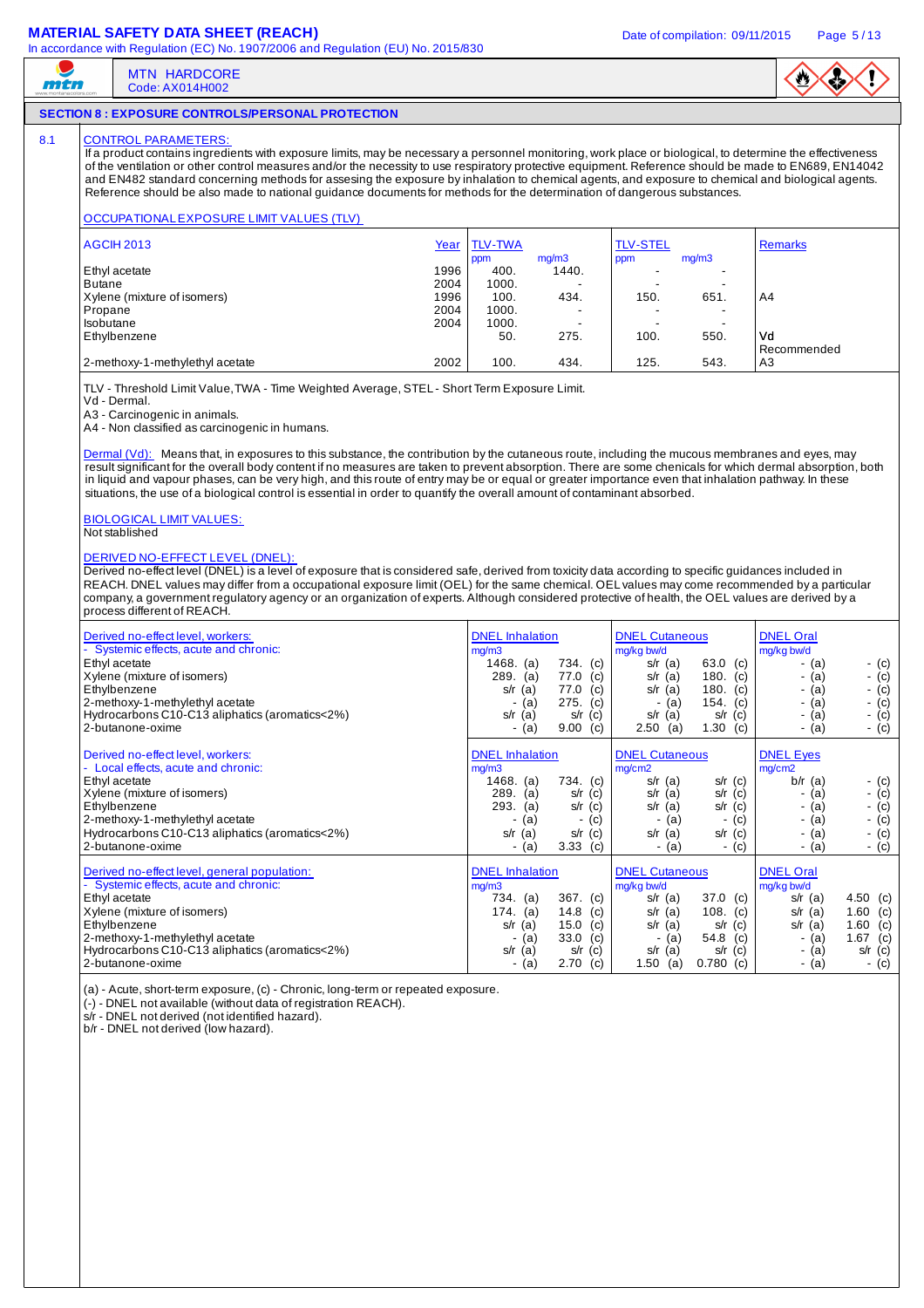## **MATERIAL SAFETY DATA SHEET (REACH)** Date of compilation: 09/11/2015 Page 6/13

| mtn |               | In accordance with regulation (EC) No. 1507/2000 and regulation (EO) No. 2015/050<br><b>MTN HARDCORE</b><br>Code: AX014H002                                                                                                                                                                                                                                |                                                                                                                                                                                     |                                                                                                                                                                                 | $\bullet$                                                                                                                                          |
|-----|---------------|------------------------------------------------------------------------------------------------------------------------------------------------------------------------------------------------------------------------------------------------------------------------------------------------------------------------------------------------------------|-------------------------------------------------------------------------------------------------------------------------------------------------------------------------------------|---------------------------------------------------------------------------------------------------------------------------------------------------------------------------------|----------------------------------------------------------------------------------------------------------------------------------------------------|
|     | Ethyl acetate | Derived no-effect level, general population:<br>- Local effects, acute and chronic:<br>Xylene (mixture of isomers)<br>Ethylbenzene<br>2-methoxy-1-methylethyl acetate<br>Hydrocarbons C10-C13 aliphatics (aromatics<2%)<br>2-butanone-oxime                                                                                                                | <b>DNEL</b> Inhalation<br>mg/m3<br>734. (a)<br>367. (c)<br>174. (a)<br>$s/r$ (c)<br>$s/r$ (a)<br>$s/r$ (c)<br>$-$ (c)<br>$-$ (a)<br>$s/r$ (c)<br>$s/r$ (a)<br>$-$ (a)<br>$2.00$ (c) | <b>DNEL Cutaneous</b><br>mg/cm2<br>$s/r$ (a)<br>$s/r$ (c)<br>$s/r$ (a)<br>$s/r$ (c)<br>$s/r$ (a)<br>$s/r$ (c)<br>$-$ (c)<br>$-$ (a)<br>$s/r$ (a)<br>$s/r$ (c)<br>- (a)<br>- (c) | <b>DNEL Eyes</b><br>mg/cm2<br>$-$ (a)<br>- (c)<br>- (c)<br>- (a)<br>- $(a)$<br>$-(c)$<br>$-$ (a)<br>$-$ (c)<br>- (a)<br>- (c)<br>$-(c)$<br>$-$ (a) |
|     |               | (a) - Acute, short-term exposure, (c) - Chronic, long-term or repeated exposure.<br>(-) - DNEL not available (without data of registration REACH).<br>s/r - DNEL not derived (not identified hazard).<br>PREDICTED NO-EFFECT CONCENTRATION (PNEC):                                                                                                         |                                                                                                                                                                                     |                                                                                                                                                                                 |                                                                                                                                                    |
|     | Ethyl acetate | Predicted no-effect concentration, aquatic organisms:<br>- Fresh water, marine water and intermitent release:<br>Xylene (mixture of isomers)<br>Ethylbenzene<br>2-methoxy-1-methylethyl acetate<br>Hydrocarbons C10-C13 aliphatics (aromatics<2%)<br>2-butanone-oxime                                                                                      | <b>PNEC Fresh water</b><br>mq/l<br>0.260<br>0.327<br>0.100<br>0.635<br>uvcb<br>0.256                                                                                                | <b>PNEC Marine</b><br>mg/l<br>0.0260<br>0.327<br>0.0100<br>0.0635<br>uvcb<br>$\overline{a}$                                                                                     | <b>PNEC</b> Intermittent<br>mg/l<br>1.65<br>0.327<br>0.100<br>6.35<br>uvcb<br>0.118                                                                |
|     | Ethyl acetate | - Wastewater treatment plants (STP) and sediments in fresh- and<br>marine water:<br>Xylene (mixture of isomers)<br>Ethylbenzene<br>2-methoxy-1-methylethyl acetate<br>Hydrocarbons C10-C13 aliphatics (aromatics<2%)<br>2-butanone-oxime                                                                                                                   | <b>PNEC STP</b><br>mg/l<br>650.<br>6.58<br>9.60<br>100.<br>uvcb<br>117.                                                                                                             | <b>PNEC Sediments</b><br>mg/kg dry weight<br>1.25<br>12.5<br>13.7<br>3.29<br>uvcb<br>$\blacksquare$                                                                             | <b>PNEC Sediments</b><br>mg/kg dry weight<br>0.125<br>12.5<br>1.37<br>0.329<br>uvcb<br>$\overline{\phantom{a}}$                                    |
|     | Ethyl acetate | Predicted no-effect concentration, terrestrial organisms:<br>- Air, soil and effects for predator s and humans:<br>Xylene (mixture of isomers)<br>Ethylbenzene<br>2-methoxy-1-methylethyl acetate<br>Hydrocarbons C10-C13 aliphatics (aromatics<2%)<br>2-butanone-oxime                                                                                    | <b>PNEC Air</b><br>mg/m3<br>uvcb                                                                                                                                                    | <b>PNEC Soil</b><br>mg/kg dry weight<br>0.240<br>2.31<br>2.68<br>0.290<br>uvcb                                                                                                  | <b>PNEC Oral</b><br>mg/kg bw/d<br>200.<br>20.0<br>$\overline{\phantom{a}}$<br>uvcb                                                                 |
|     |               | (-) - PNEC not available (without data of registration REACH).<br>uvcb - The substance has an unknown or variable composition (UVCB). The conventional methods to derive the PNEC are not appropriate and it is not<br>possible to identify a single PNEC representative for these substances, and therefore not used in calculations for risk assessment. |                                                                                                                                                                                     |                                                                                                                                                                                 |                                                                                                                                                    |
|     |               |                                                                                                                                                                                                                                                                                                                                                            |                                                                                                                                                                                     |                                                                                                                                                                                 |                                                                                                                                                    |
|     |               |                                                                                                                                                                                                                                                                                                                                                            |                                                                                                                                                                                     |                                                                                                                                                                                 |                                                                                                                                                    |
|     |               |                                                                                                                                                                                                                                                                                                                                                            |                                                                                                                                                                                     |                                                                                                                                                                                 |                                                                                                                                                    |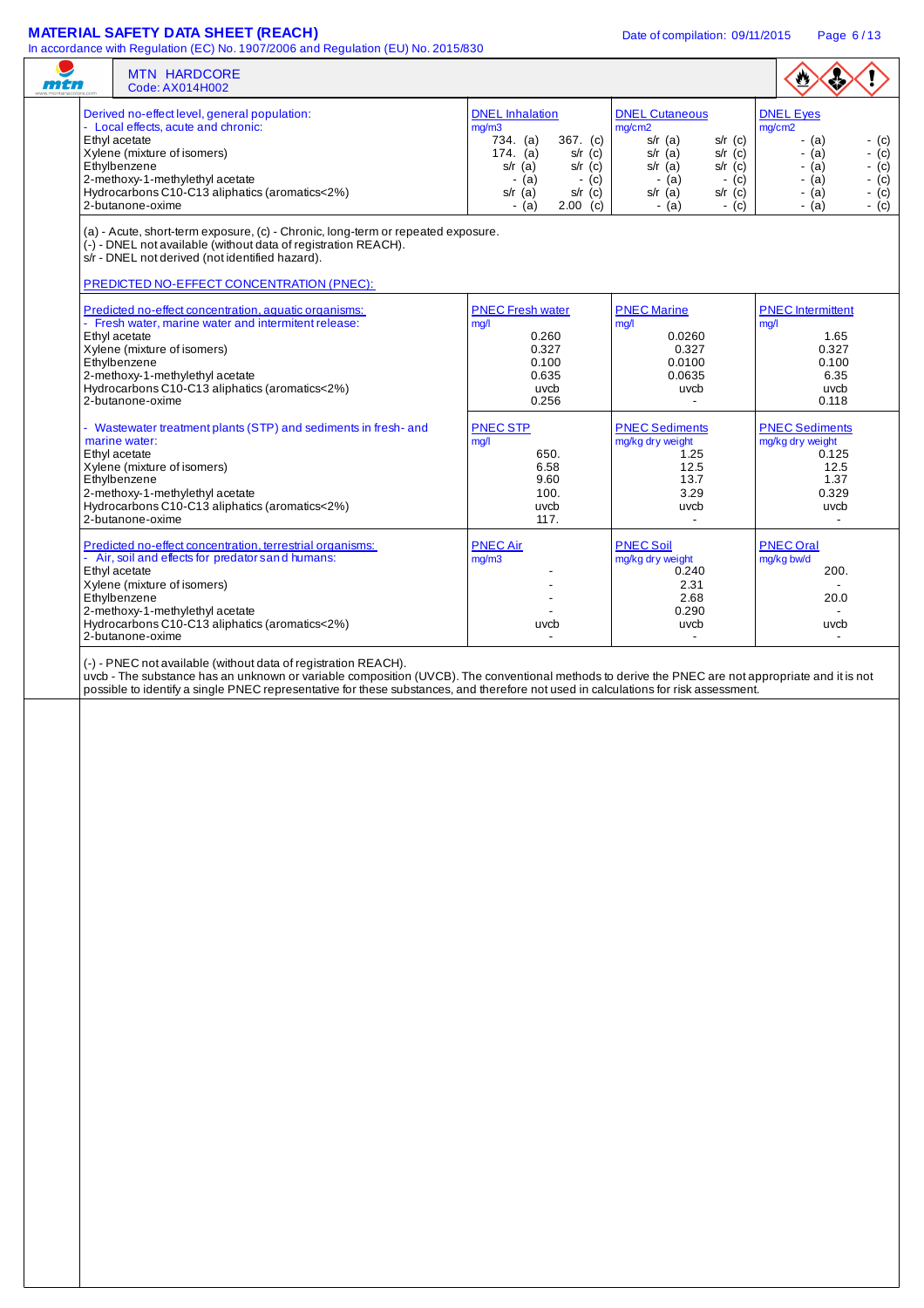# **MATERIAL SAFETY DATA SHEET (REACH)** Date of compilation: 09/11/2015 Page 7/13

|     |           | <b>MTN HARDCORE</b>          | In accordance with Regulation (EC) No. 1907/2006 and Regulation (EU) No. 2015/830                                                                                                                                                                                                                                                                                                                                                                                                                                                                                                                                                                                                                                                                                                                                                                                                                                                                                                                                              |  |
|-----|-----------|------------------------------|--------------------------------------------------------------------------------------------------------------------------------------------------------------------------------------------------------------------------------------------------------------------------------------------------------------------------------------------------------------------------------------------------------------------------------------------------------------------------------------------------------------------------------------------------------------------------------------------------------------------------------------------------------------------------------------------------------------------------------------------------------------------------------------------------------------------------------------------------------------------------------------------------------------------------------------------------------------------------------------------------------------------------------|--|
| mtn |           | Code: AX014H002              |                                                                                                                                                                                                                                                                                                                                                                                                                                                                                                                                                                                                                                                                                                                                                                                                                                                                                                                                                                                                                                |  |
| 8.2 |           | <b>EXPOSURE CONTROLS:</b>    |                                                                                                                                                                                                                                                                                                                                                                                                                                                                                                                                                                                                                                                                                                                                                                                                                                                                                                                                                                                                                                |  |
|     |           | <b>ENGINEERING MEASURES:</b> | Provide adequate ventilation. Where reasonably practicable, this should be achieved by the use of local exhaust ventilation and<br>good general extraction. If these measures are not sufficient to maintain concentrations of particulates and vapours below the<br>Occupational Exposure Limits, suitable respiratory protection must be worn.                                                                                                                                                                                                                                                                                                                                                                                                                                                                                                                                                                                                                                                                               |  |
|     |           |                              | Protection of respiratory system: Avoid the inhalation of vapours.<br>Protection of eyes and face: It is recommended to dispose of water taps or sources with clean water close to the working area.<br>Protection of hands and skin: It is recommended to dispose of water taps or sources with clean water close to the working area. Barrier creams may help<br>to protect the exposed areas of the skin. Barrier creams should not be applied once exposure has occurred.                                                                                                                                                                                                                                                                                                                                                                                                                                                                                                                                                  |  |
|     |           |                              | OCUPATIONALEXPOSURE CONTROLS: Directive 89/686/EEC~96/58/EC:<br>As a general measure on prevention and safety in the work place, we recommend the use of a basic personal protection equipment (PPE), with the<br>corresponding EC marking. For more information on personal protective equipment (storage, use, cleaning, maintenance, type and characteristics of the<br>PPE, protection class, marking, category, CEN norm, etc), you should consult the informative brochures provided by the manufacturers of PPE.                                                                                                                                                                                                                                                                                                                                                                                                                                                                                                        |  |
|     | Mask:     |                              | Suitable combined filter mask for gases, vapours and particles (EN14387/EN143). Classe 1: low capacity up to 1000 ppm,<br>Classe 2: medium capacity up to 5000 ppm, Classe 3: high capacity up to 10000 ppm. In order to obtain a suitable protection<br>level, the filter class must be selected depending on the type and concentration of the contaminating agents present, in<br>accordance with the specifications supplied by the filter producers. The respiratory equipment with filters does not work<br>satisfactorily when the air contains high concentrations of vapour or oxygen content less than 18% in volume.                                                                                                                                                                                                                                                                                                                                                                                                |  |
|     | Goggles:  |                              | Safety goggles with suitable lateral protection (EN166). Clean daily and disinfect at regular intervals in accordance with the<br>instructions of the manufacturer.                                                                                                                                                                                                                                                                                                                                                                                                                                                                                                                                                                                                                                                                                                                                                                                                                                                            |  |
|     |           | Face shield:                 | No.                                                                                                                                                                                                                                                                                                                                                                                                                                                                                                                                                                                                                                                                                                                                                                                                                                                                                                                                                                                                                            |  |
|     | Gloves:   |                              | Gloves resistant against chemicals (EN374). There are several factors (for example, temperature), they do in practice the period<br>of use of a protective gloves resistant against chemicals is clearly lower than the established standard EN374. Due to the wide<br>variety of circumstances and possibilities, we must have in mind the manual of instructions from manufacturers of gloves. Use<br>the proper technique of removing gloves (without touching glove's outer surface) to avoid contact of the product with the skin.<br>The gloves should be immediately replaced when any sign of degradation is noted.                                                                                                                                                                                                                                                                                                                                                                                                    |  |
|     | Boots:    |                              | No.                                                                                                                                                                                                                                                                                                                                                                                                                                                                                                                                                                                                                                                                                                                                                                                                                                                                                                                                                                                                                            |  |
|     | Apron:    |                              | No.                                                                                                                                                                                                                                                                                                                                                                                                                                                                                                                                                                                                                                                                                                                                                                                                                                                                                                                                                                                                                            |  |
|     | Clothing: |                              | Advisable.                                                                                                                                                                                                                                                                                                                                                                                                                                                                                                                                                                                                                                                                                                                                                                                                                                                                                                                                                                                                                     |  |
|     |           | Thermal hazards:             | Not applicable (the product is handled at room temperature).<br><b>ENVIRONMENTAL EXPOSURE CONTROLS:</b><br>Avoid any spillage in the environment. Avoid any release into the atmosphere.<br>Spills on the soil: Prevent contamination of soil.<br>Spills in water: Do not allow to escape into drains, sewers or water courses.<br>Emissions to the atmosphere: Because of volatility, emissions to the atmosphere while handling and use may result. When possible, avoid solvent<br>release to the atmosphere: do not pulverize more than is strictly necessary.<br>VOC (industrial installations): If this product is used in an industrial installation, it must be verified if it is applicable the Directive 1999/13/EC, on the<br>limitation of emissions of volatile compounds due to the use of organic solvents in certain activities and installations: Solvents: 73.4% Weight, VOC<br>(supply): 73.4% Weight, VOC: 55.8% C (expressed as carbon), Molecular weight (average): 80.8, Number C atoms (average): 5.1. |  |
|     |           |                              |                                                                                                                                                                                                                                                                                                                                                                                                                                                                                                                                                                                                                                                                                                                                                                                                                                                                                                                                                                                                                                |  |
|     |           |                              |                                                                                                                                                                                                                                                                                                                                                                                                                                                                                                                                                                                                                                                                                                                                                                                                                                                                                                                                                                                                                                |  |
|     |           |                              |                                                                                                                                                                                                                                                                                                                                                                                                                                                                                                                                                                                                                                                                                                                                                                                                                                                                                                                                                                                                                                |  |
|     |           |                              |                                                                                                                                                                                                                                                                                                                                                                                                                                                                                                                                                                                                                                                                                                                                                                                                                                                                                                                                                                                                                                |  |
|     |           |                              |                                                                                                                                                                                                                                                                                                                                                                                                                                                                                                                                                                                                                                                                                                                                                                                                                                                                                                                                                                                                                                |  |
|     |           |                              |                                                                                                                                                                                                                                                                                                                                                                                                                                                                                                                                                                                                                                                                                                                                                                                                                                                                                                                                                                                                                                |  |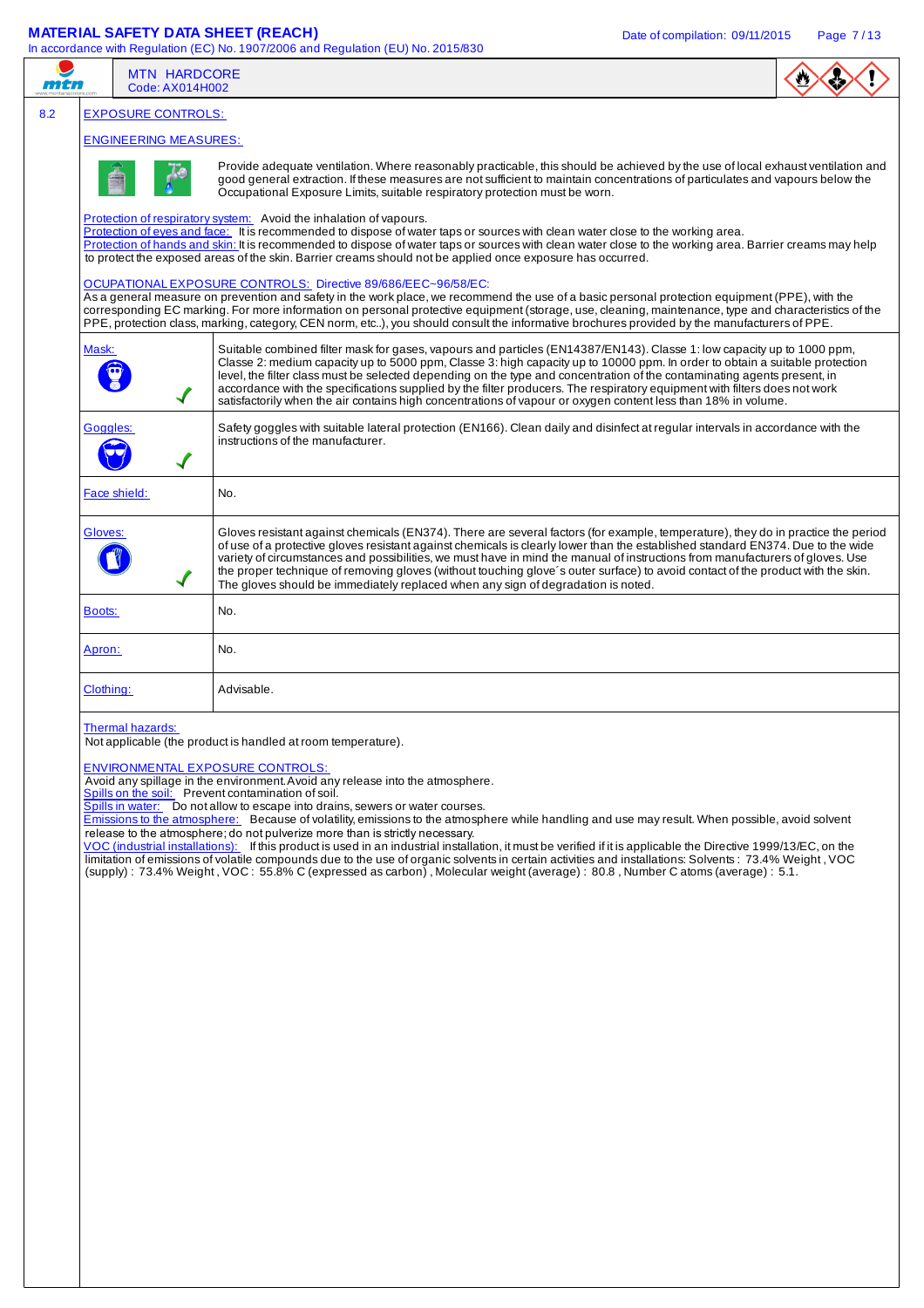| mtn  | <b>MTN HARDCORE</b><br>Code: AX014H002                                                                                                                                                                                                                                                                                                                                                                                                                                                                                                                                                                                                                                            |                                                                                                                                                                                                                                                                                                                                                 |
|------|-----------------------------------------------------------------------------------------------------------------------------------------------------------------------------------------------------------------------------------------------------------------------------------------------------------------------------------------------------------------------------------------------------------------------------------------------------------------------------------------------------------------------------------------------------------------------------------------------------------------------------------------------------------------------------------|-------------------------------------------------------------------------------------------------------------------------------------------------------------------------------------------------------------------------------------------------------------------------------------------------------------------------------------------------|
|      | <b>SECTION 9 : PHYSICAL AND CHEMICALP ROPERTIES</b>                                                                                                                                                                                                                                                                                                                                                                                                                                                                                                                                                                                                                               |                                                                                                                                                                                                                                                                                                                                                 |
| 9.1  | INFORMATION ON BASIC PHYSICAL AND CHEMICAL PROPERTIES:<br>Appearance                                                                                                                                                                                                                                                                                                                                                                                                                                                                                                                                                                                                              |                                                                                                                                                                                                                                                                                                                                                 |
|      | - Physical state<br>- Colour<br>Odour<br>- Odour threshold<br>pH-value<br>$-$ pH<br>Change of state<br>- Melting point<br>- Initial boiling point<br><b>Density</b><br>- Relative density<br><b>Stability</b><br>- Decomposition temperature<br>Viscosity:<br>- Viscosity (flow time)<br>Volatility:<br>- Vapour pressure<br>Solubility(ies)<br>- Solubility in water:<br>- Solubility in oils and fats:<br>Flammability:<br>- Flash point<br>- Upper/lower flammability or explosive limits<br>- Autoignition temperature<br><b>Explosive properties:</b><br>Vapours can form explosive mixtures with air and are able to flame up or explode in presence of an ignition source. | Aerosol.<br>Diverse.<br>Characteristic<br>Not available (mixture).<br>Not applicable<br>Not applicable (mixture).<br>Not applicable<br>$0.809$ at $20/4$ <sup>o</sup> C<br><b>Relative water</b><br>Not available<br>Not applicable<br>Not available<br>Not miscible<br>Not applicable<br>$-81.$ °C<br>1.8 - 9.2 % Volume 25°C<br>412. <b>C</b> |
| 9.2  | <b>Oxidizing properties:</b><br>Not classified as oxidizing product.<br><b>OTHER INFORMATION:</b><br>- Heat of combustion<br>- Solids<br>- VOC (supply)                                                                                                                                                                                                                                                                                                                                                                                                                                                                                                                           | 8487. Kcal/kg<br>26.6 % Weight<br>73.4 % Weight                                                                                                                                                                                                                                                                                                 |
| 10.1 | <b>SECTION 10 : STABILITY AND REACTIVITY</b><br><b>REACTIVITY:</b><br>Corrosivity to metals: It is not corrosive to metals.                                                                                                                                                                                                                                                                                                                                                                                                                                                                                                                                                       | The values indicated do not always coincide with product specifications. The data for the product specifications can be found in the technical data sheet<br>of the same. For additional information concerning physical and chemical properties related to safety and environment, see sections 7 and 12.                                      |
| 10.2 | Pyrophorical properties: It is not pyrophoric.<br><b>CHEMICAL STABILITY:</b><br>Stable under recommended storage and handling conditions.                                                                                                                                                                                                                                                                                                                                                                                                                                                                                                                                         |                                                                                                                                                                                                                                                                                                                                                 |
| 10.3 | POSSIBILITY OF HAZARDOUS REACTIONS:<br>Possible dangerous reaction with oxidizing agents, acids, alkalis, amines, peroxides.                                                                                                                                                                                                                                                                                                                                                                                                                                                                                                                                                      |                                                                                                                                                                                                                                                                                                                                                 |
| 10.4 | <b>CONDITIONS TO AVOID:</b><br>Heat: Keep away from sources of heat.<br>Light: Avoid direct contact with sunlight.<br>Air: Not applicable.<br>Humidity: Avoid extreme humidity conditions.<br>Pressure: Not applicable.<br>Shock: Not applicable.                                                                                                                                                                                                                                                                                                                                                                                                                                 |                                                                                                                                                                                                                                                                                                                                                 |
| 10.5 | <b>INCOMPATIBLE MATERIALS:</b><br>Keep away from oxidixing agents, from strongly alkaline and strongly acid materials.                                                                                                                                                                                                                                                                                                                                                                                                                                                                                                                                                            |                                                                                                                                                                                                                                                                                                                                                 |
| 10.6 | <b>HAZARDOUS DECOMPOSITION PRODUCTS:</b><br>As consequence of thermal decomposition, hazardous products may be produced: nitrogen oxides.                                                                                                                                                                                                                                                                                                                                                                                                                                                                                                                                         |                                                                                                                                                                                                                                                                                                                                                 |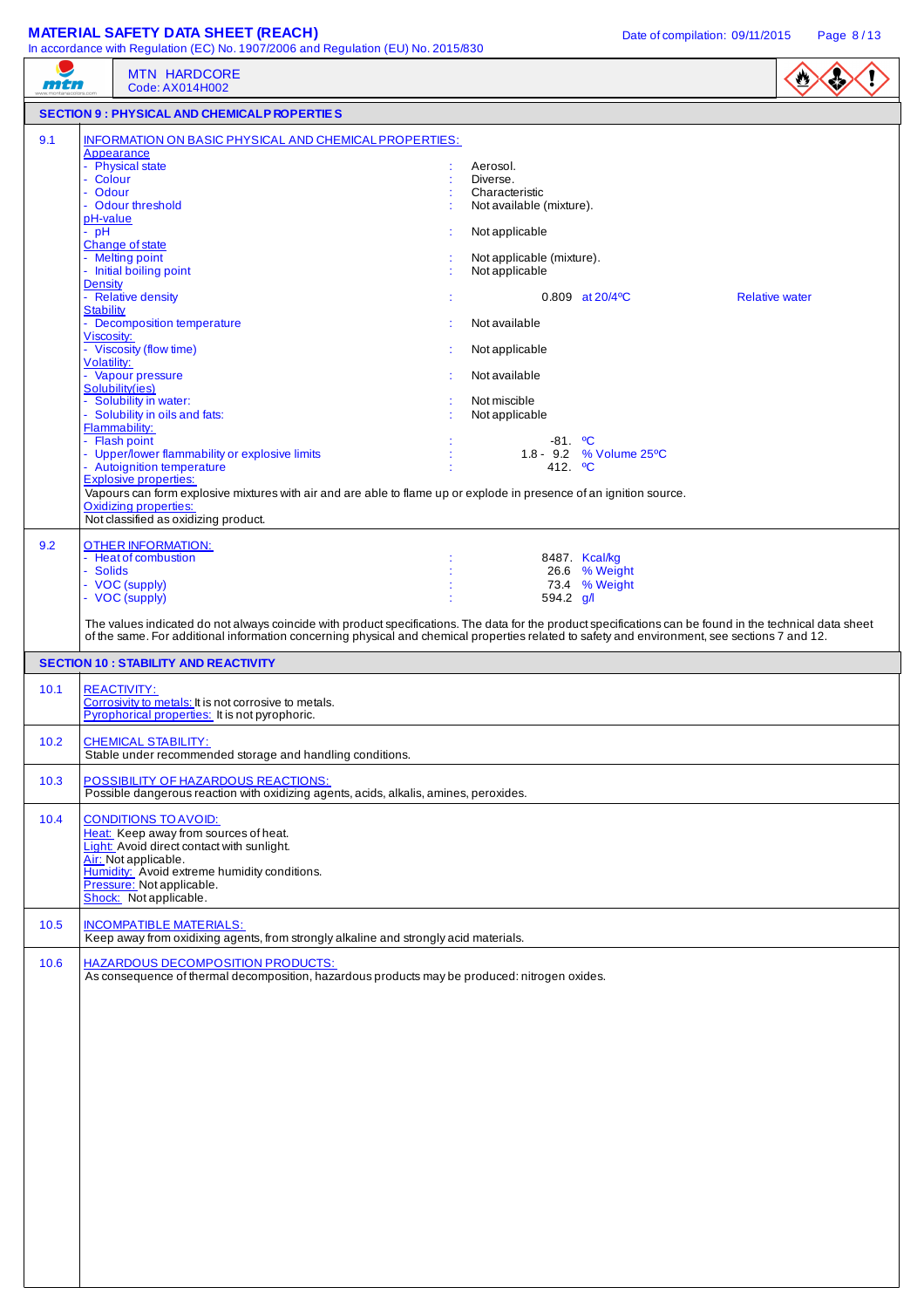## **MATERIAL SAFETY DATA SHEET (REACH)** Date of compilation: 09/11/2015 Page 9/13

| mtn                                                                                                                       | <b>MTN HARDCORE</b><br>Code: AX014H002                                                                                               |                                                                         |       |                                                                                                                                             |                                                                                  |                                                                                                                                                                       |  |  |
|---------------------------------------------------------------------------------------------------------------------------|--------------------------------------------------------------------------------------------------------------------------------------|-------------------------------------------------------------------------|-------|---------------------------------------------------------------------------------------------------------------------------------------------|----------------------------------------------------------------------------------|-----------------------------------------------------------------------------------------------------------------------------------------------------------------------|--|--|
|                                                                                                                           | <b>SECTION 11 : TOXIC OLOGICAL INFORMATION</b>                                                                                       |                                                                         |       |                                                                                                                                             |                                                                                  |                                                                                                                                                                       |  |  |
|                                                                                                                           |                                                                                                                                      | calculation method of the Regulation (EC) No. 1272/2008~487/2013 (CLP). |       |                                                                                                                                             |                                                                                  | No experimental toxicological data on the preparation is available. The toxicological classification for these mixture has been carried out by using the conventional |  |  |
|                                                                                                                           | INFORMATION ON TOXICOLOGICAL EFFECTS:                                                                                                |                                                                         |       |                                                                                                                                             |                                                                                  |                                                                                                                                                                       |  |  |
| <b>ACUTE TOXICITY:</b><br>Dose and lethal concentrations<br>for individual ingredients:<br>Ethyl acetate<br><b>Butane</b> |                                                                                                                                      |                                                                         |       | DL50 (OECD 401)<br>mg/kg oral<br>5620. Rat                                                                                                  | DL50 (OECD 402)<br>mg/kg cutaneous<br>18000. Rabbit                              | CL50 (OECD 403)<br>mg/m3.4h inhalation<br>> 44000. Rat<br>>100000 Rat                                                                                                 |  |  |
| Ethylbenzene                                                                                                              | Xylene (mixture of isomers)<br>2-methoxy-1-methylethyl acetate<br>Hydrocarbons C10-C13 aliphatics (aromatics<2%)<br>2-butanone-oxime |                                                                         |       | 4300. Rat<br>3500. Rat<br>8532. Rat<br>> 5000. Rat<br>2400. Rat                                                                             | 1700. Rabbit<br>15400. Rabbit<br>> 5000. Rat<br>3160. Rabbit<br>1840. Rabbit     | > 22080. Rat<br>> 17400. Rat<br>> 35700. Rat<br>> 4830. Rat                                                                                                           |  |  |
| 2-butanone-oxime                                                                                                          | No observed adverse effect level                                                                                                     |                                                                         |       | <b>NOAEL Oral</b><br>mg/kg bw/d<br>125. Rat                                                                                                 | <b>NOAEL Cutaneous</b><br>mg/kg bw/d                                             | <b>NOAEC</b> Inhalation<br>mg/m3<br>90. Rat                                                                                                                           |  |  |
| 2-butanone-oxime                                                                                                          | Lowest observed adverse effect level                                                                                                 |                                                                         |       | <b>LOAEL Oral</b><br>mg/kg bw/d<br>40. Rat                                                                                                  | <b>LOAEL Cutaneous</b><br>mg/kg bw/d                                             | <b>LOAEC</b> Inhalation<br>mg/m3                                                                                                                                      |  |  |
|                                                                                                                           |                                                                                                                                      | <b>INFORMATION ON LIKELY ROUTES OF EX POSURE: Acute toxicity:</b>       |       |                                                                                                                                             |                                                                                  |                                                                                                                                                                       |  |  |
| Routes of exposure<br>Inhalation:<br>Not classified                                                                       |                                                                                                                                      | <b>Acute toxicity</b><br>$ETA > 20000$ mg/m3                            | Cat.  | Main effects, acute and/or delayed<br>data, the classification criteria are not met).                                                       | Not classified as a product with acute toxicity if inhaled (based on available   |                                                                                                                                                                       |  |  |
| Skin:<br>Not classified                                                                                                   |                                                                                                                                      | $ETA > 2000$ mg/kg                                                      |       | Not classified as a product with acute toxicity in contact with skin (based on<br>available data, the classification criteria are not met). |                                                                                  |                                                                                                                                                                       |  |  |
| Eyes:<br>Not classified                                                                                                   |                                                                                                                                      | Not available                                                           |       |                                                                                                                                             | Not classified as a product with acute toxicity by eye contact (lack of data).   |                                                                                                                                                                       |  |  |
| Ingestion:<br>Not classified                                                                                              |                                                                                                                                      | $ETA > 5000$ mg/kg                                                      |       | data, the classification criteria are not met).                                                                                             | Not classified as a product with acute toxicity if swallowed (based on available |                                                                                                                                                                       |  |  |
|                                                                                                                           | <b>CORROSION / IRRITATION / SENSITISATION:</b>                                                                                       |                                                                         |       |                                                                                                                                             |                                                                                  |                                                                                                                                                                       |  |  |
| Danger class                                                                                                              |                                                                                                                                      | <b>Target organs</b>                                                    | Cat.  | Main effects, acute and/or delayed                                                                                                          |                                                                                  |                                                                                                                                                                       |  |  |
| Respiratory corrosion/irritation:<br>Not classified                                                                       |                                                                                                                                      |                                                                         |       | data, the classification criteria are not met).                                                                                             |                                                                                  | Not classified as a product corrosive or irritant by inhalation (based on available                                                                                   |  |  |
| Skin corrosion/irritation:<br>$\diamondsuit$                                                                              |                                                                                                                                      | Skin<br>$(\mathbb{m}_{\mathbb{Z}})$                                     | Cat.2 | <b>IRRITANT: Causes skin irritation.</b>                                                                                                    |                                                                                  |                                                                                                                                                                       |  |  |
| Serious eye damage/irritation:<br>$\diamondsuit$                                                                          |                                                                                                                                      | Eyes<br>$\circledcirc$                                                  | Cat.2 | <b>IRRITANT: Causes serious eye irritation.</b>                                                                                             |                                                                                  |                                                                                                                                                                       |  |  |
| <b>Respiratory sensitisation:</b><br>Not classified                                                                       |                                                                                                                                      |                                                                         |       | the classification criteria are not met).                                                                                                   | Not classified as a product sensitising by inhalation (based on available data,  |                                                                                                                                                                       |  |  |
| Skin sensitisation:<br>Not classified                                                                                     |                                                                                                                                      |                                                                         |       | Not classified as a product sensitising by skin contact (based on available<br>data, the classification criteria are not met).              |                                                                                  |                                                                                                                                                                       |  |  |
| <b>ASPIRATION HAZARD:</b>                                                                                                 |                                                                                                                                      | Contains 2-butanone-oxime. May produce an allergic reaction.            |       |                                                                                                                                             |                                                                                  |                                                                                                                                                                       |  |  |
|                                                                                                                           |                                                                                                                                      |                                                                         |       |                                                                                                                                             |                                                                                  |                                                                                                                                                                       |  |  |
| Danger class<br><b>Aspiration hazard:</b><br>Not classified                                                               |                                                                                                                                      | <b>Target organs</b>                                                    | Cat.  | Main effects, acute and/or delayed<br>Not applicable.                                                                                       |                                                                                  |                                                                                                                                                                       |  |  |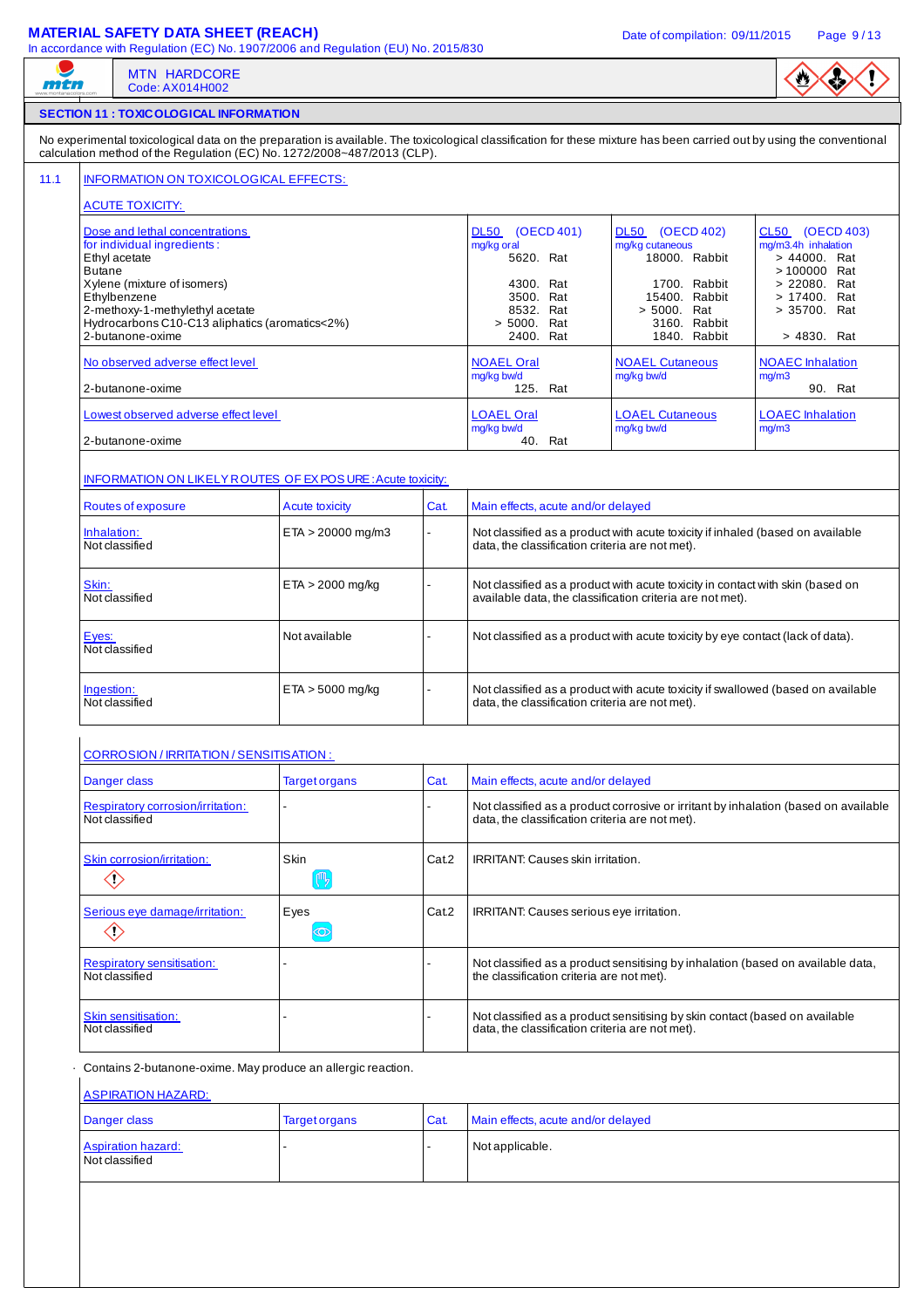| man  | <b>MTN HARDCORE</b><br>Code: AX014H002                                                                                                                                                                                                                                                                                                |              |                                                                                                                                                                                                                                                                                                                                                                                             |       |                                                                                                                            |                                                                                                                                                                                                                                                                                                                                                                                                                                                                                                                                                                                                                   |                                                                                                                                  |  |  |
|------|---------------------------------------------------------------------------------------------------------------------------------------------------------------------------------------------------------------------------------------------------------------------------------------------------------------------------------------|--------------|---------------------------------------------------------------------------------------------------------------------------------------------------------------------------------------------------------------------------------------------------------------------------------------------------------------------------------------------------------------------------------------------|-------|----------------------------------------------------------------------------------------------------------------------------|-------------------------------------------------------------------------------------------------------------------------------------------------------------------------------------------------------------------------------------------------------------------------------------------------------------------------------------------------------------------------------------------------------------------------------------------------------------------------------------------------------------------------------------------------------------------------------------------------------------------|----------------------------------------------------------------------------------------------------------------------------------|--|--|
|      |                                                                                                                                                                                                                                                                                                                                       |              | SPECIFIC TARGET ORGANS TOXICITY (STOT): Single exposure (SE) and/or Repeated exposure (RE):                                                                                                                                                                                                                                                                                                 |       |                                                                                                                            |                                                                                                                                                                                                                                                                                                                                                                                                                                                                                                                                                                                                                   |                                                                                                                                  |  |  |
|      | <b>Effects</b>                                                                                                                                                                                                                                                                                                                        | <b>SE/RE</b> | <b>Target organs</b>                                                                                                                                                                                                                                                                                                                                                                        | Cat.  | Main effects, acute and/or delayed                                                                                         |                                                                                                                                                                                                                                                                                                                                                                                                                                                                                                                                                                                                                   |                                                                                                                                  |  |  |
|      | Cutaneous:                                                                                                                                                                                                                                                                                                                            | RE           | Skin<br>( <sup>m</sup> <sub>2</sub>                                                                                                                                                                                                                                                                                                                                                         |       |                                                                                                                            | DEFATTENING: Repeated exposure may cause skin dryness or cracking.                                                                                                                                                                                                                                                                                                                                                                                                                                                                                                                                                |                                                                                                                                  |  |  |
|      | <b>SE</b><br>Neurological:<br>$\diamondsuit$                                                                                                                                                                                                                                                                                          |              | <b>CNS</b><br>E                                                                                                                                                                                                                                                                                                                                                                             | Cat.3 |                                                                                                                            | NARCOTIC: May cause drowsiness or dizziness if inhaled.                                                                                                                                                                                                                                                                                                                                                                                                                                                                                                                                                           |                                                                                                                                  |  |  |
|      | <b>CMR EFFECTS:</b><br>Carcinogenic effects: Is not considered as a carcinogenic product.<br>Genotoxicity: Is not considered as a mutagenic product.<br>Toxicity for reproduction: Do not harm fertility. Do not harm the fetus developping.<br>Effects via lactation: Not classified as a hazardous product for children breast-fed. |              |                                                                                                                                                                                                                                                                                                                                                                                             |       |                                                                                                                            |                                                                                                                                                                                                                                                                                                                                                                                                                                                                                                                                                                                                                   |                                                                                                                                  |  |  |
|      |                                                                                                                                                                                                                                                                                                                                       |              | DELAYED AND IMMEDIATE EFFECTS AS WELL AS CHRONIC EFFECTS FROM SHORT ANDLONG-TE RM E XPOS URE:<br>Routes of exposure: May be absorbed by inhalation of vapour, through the skin and by ingestion.<br>the throat; other effects may be the same as described in the exposure to vapours.<br>dermatitis and absorption through the skin. Repeated exposure may cause skin dryness or cracking. |       |                                                                                                                            | Short-term exposure: Harmful by inhalation. Harmful in contact with skin. Exposure to solvent vapour concentrations in excess of the stated<br>occupational exposure limit, may result in adverse health effects, such as mucous membrane and respiratory system irritation and adverse effects on<br>kidneys, liver and central nervous system. Liquid splashes in the eyes may cause irritation and reversible damage. If swallowed, may cause irritation of<br>Long-term or repeated exposure: Repeated or prolonged contact may cause removal of natural fat from the skin, resulting in non-allergic contact |                                                                                                                                  |  |  |
|      | <b>INTERACTIVE EFFECTS:</b><br>Not available.                                                                                                                                                                                                                                                                                         |              |                                                                                                                                                                                                                                                                                                                                                                                             |       |                                                                                                                            |                                                                                                                                                                                                                                                                                                                                                                                                                                                                                                                                                                                                                   |                                                                                                                                  |  |  |
|      | Dermal absorption:<br>Basic toxicokinetics: Not available.                                                                                                                                                                                                                                                                            |              | INFORMATION ABOUT TOXICOCINE TICS, METABOLISM AND DISTRIBUTION:<br>This preparation contains the following substances for which dermal absorption can be very high: Ethylbenzene.                                                                                                                                                                                                           |       |                                                                                                                            |                                                                                                                                                                                                                                                                                                                                                                                                                                                                                                                                                                                                                   |                                                                                                                                  |  |  |
|      | ADDITIONAL INFORMATION:<br>Not available.                                                                                                                                                                                                                                                                                             |              |                                                                                                                                                                                                                                                                                                                                                                                             |       |                                                                                                                            |                                                                                                                                                                                                                                                                                                                                                                                                                                                                                                                                                                                                                   |                                                                                                                                  |  |  |
|      | <b>SECTION 12 : ECOLOGICAL INFORMATION</b>                                                                                                                                                                                                                                                                                            |              |                                                                                                                                                                                                                                                                                                                                                                                             |       |                                                                                                                            |                                                                                                                                                                                                                                                                                                                                                                                                                                                                                                                                                                                                                   |                                                                                                                                  |  |  |
|      |                                                                                                                                                                                                                                                                                                                                       |              | the conventional calculation method of the Regulation (EC) No. 1272/2008~487/2013 (CLP).                                                                                                                                                                                                                                                                                                    |       |                                                                                                                            | No experimental ecotoxicological data on the preparation as such is available. The ecotoxicological classification for these mixture has been carried out by using                                                                                                                                                                                                                                                                                                                                                                                                                                                |                                                                                                                                  |  |  |
| 12.1 | <b>TOXICITY:</b>                                                                                                                                                                                                                                                                                                                      |              |                                                                                                                                                                                                                                                                                                                                                                                             |       |                                                                                                                            |                                                                                                                                                                                                                                                                                                                                                                                                                                                                                                                                                                                                                   |                                                                                                                                  |  |  |
|      | Acute toxicity in aquatic environment<br>for individual ingredients:<br>Ethyl acetate<br>Xylene (mixture of isomers)<br>Ethylbenzene<br>2-methoxy-1-methylethyl acetate<br>Hydrocarbons C10-C13 aliphatics (aromatics<2%)<br>2-butanone-oxime                                                                                         |              |                                                                                                                                                                                                                                                                                                                                                                                             |       | CL50 (OECD 203)<br>mg/l.96hours<br>212. Fishes<br>14. Fishes<br>12. Fishes<br>134. Fishes<br>> 1000. Fishes<br>843. Fishes | CE50 (OECD 202)<br>mg/l.48hours<br>164. Daphnia<br>16. Daphnia<br>1.8 Daphnia<br>408. Daphnia<br>> 1000. Daphnia<br>750. Daphnia                                                                                                                                                                                                                                                                                                                                                                                                                                                                                  | CE50 (OECD 201)<br>mg/l.72hours<br>$> 100$ . Algae<br>$> 10$ . Algae<br>33. Algae<br>> 1000. Algae<br>> 1000. Algae<br>83. Algae |  |  |
|      | No observed effect concentration                                                                                                                                                                                                                                                                                                      |              |                                                                                                                                                                                                                                                                                                                                                                                             |       | NOEC (OECD 210)<br>mg/l.28days                                                                                             | NOEC (OECD 211)<br>mg/l.21days                                                                                                                                                                                                                                                                                                                                                                                                                                                                                                                                                                                    |                                                                                                                                  |  |  |
|      | 2-methoxy-1-methylethyl acetate<br>Hydrocarbons C10-C13 aliphatics (aromatics<2%)<br>2-butanone-oxime                                                                                                                                                                                                                                 |              |                                                                                                                                                                                                                                                                                                                                                                                             |       | 0.088 Fishes<br>50. Fishes                                                                                                 | > 100. Daphnia<br>0.025 Daphnia<br>> 100. Daphnia                                                                                                                                                                                                                                                                                                                                                                                                                                                                                                                                                                 |                                                                                                                                  |  |  |
|      | Lowest observed effect concentration<br>Not available                                                                                                                                                                                                                                                                                 |              |                                                                                                                                                                                                                                                                                                                                                                                             |       |                                                                                                                            |                                                                                                                                                                                                                                                                                                                                                                                                                                                                                                                                                                                                                   |                                                                                                                                  |  |  |
| 12.2 | PERSISTENCE AND DEGRADABILITY:<br>Not available.                                                                                                                                                                                                                                                                                      |              |                                                                                                                                                                                                                                                                                                                                                                                             |       |                                                                                                                            |                                                                                                                                                                                                                                                                                                                                                                                                                                                                                                                                                                                                                   |                                                                                                                                  |  |  |
|      | Aerobic biodegradation<br>for individual ingredients:<br>Ethyl acetate<br><b>Butane</b><br>Xylene (mixture of isomers)<br>Propane<br>Isobutane<br>Ethylbenzene<br>2-methoxy-1-methylethyl acetate<br>Hydrocarbons C10-C13 aliphatics (aromatics<2%)<br>2-butanone-oxime                                                               |              |                                                                                                                                                                                                                                                                                                                                                                                             |       | <b>DQO</b><br>mgO2/g<br>1540.<br>3577.<br>2620.<br>3629.<br>3577.<br>3164.<br>1520.<br>~1500.                              | %DBO/DQO<br>5 days 14 days 28 days<br>$\sim 62. \sim 69. \sim 94.$<br>$\sim$ 52. $\sim$ 81. $\sim$ 88.<br>$\sim$ 30. $\sim$ 68. $\sim$ 79.<br>$\sim$ 22. $\sim$ 78. $\sim$ 90.<br>$\sim$ 16. $\sim$ 53. $\sim$ 90.                                                                                                                                                                                                                                                                                                                                                                                                | <b>Biodegradability</b><br>Easy<br>Easy<br>Easy<br>Easy<br>Not available<br>Easy<br>Easy<br>Easy<br>Inherently                   |  |  |
|      |                                                                                                                                                                                                                                                                                                                                       |              |                                                                                                                                                                                                                                                                                                                                                                                             |       |                                                                                                                            |                                                                                                                                                                                                                                                                                                                                                                                                                                                                                                                                                                                                                   |                                                                                                                                  |  |  |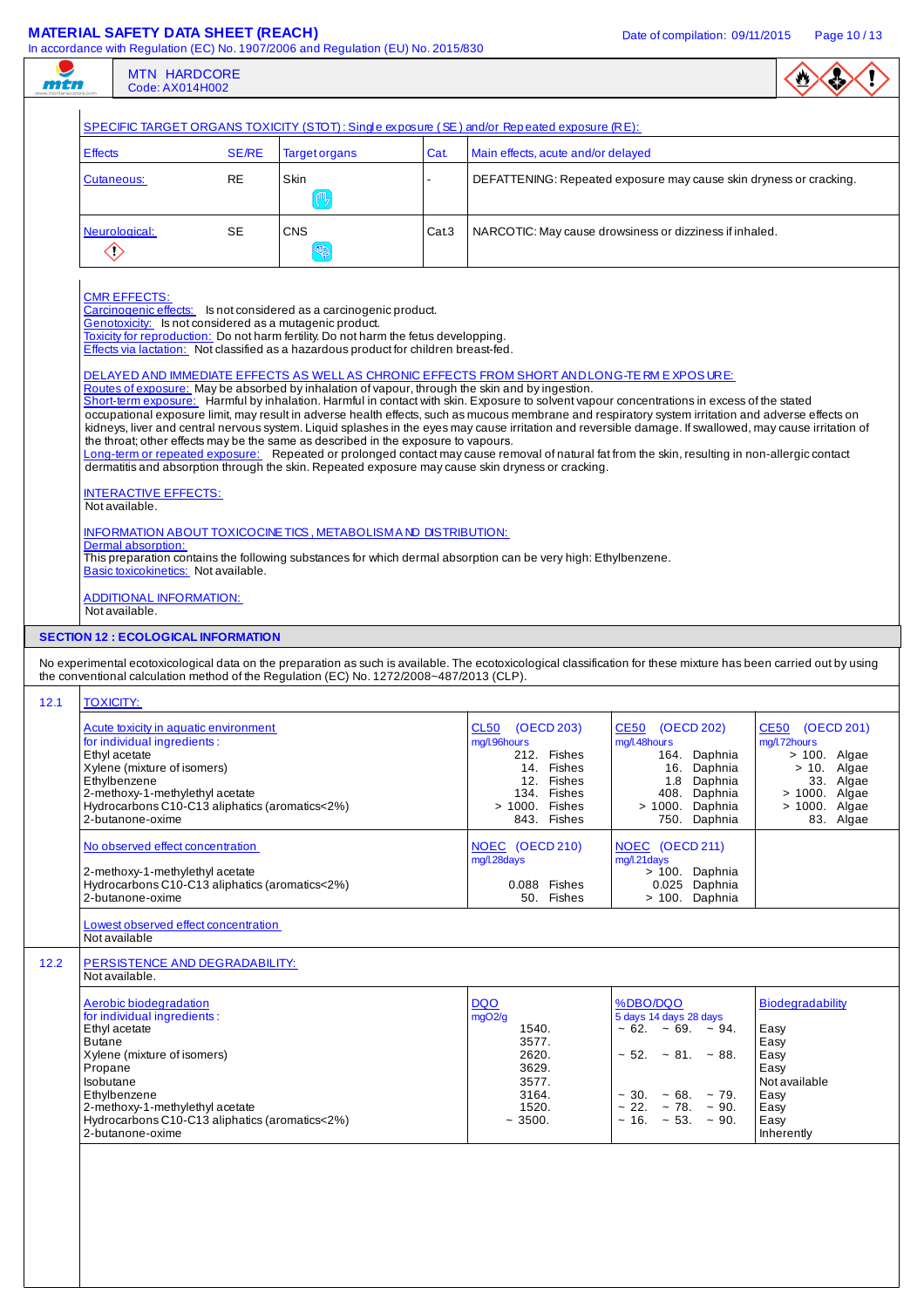|      |                                       | <b>MATERIAL SAFETY DATA SHEET (REACH)</b><br>In accordance with Regulation (EC) No. 1907/2006 and Regulation (EU) No. 2015/830                                                                                                                                                                                                                                                                                                                                                                                                                                                                                                                                                                                                                                                                                                                                                                                                                                                                                                                                                                                                                                                                                                                                                                                        |                                                                   | Date of compilation: 09/11/2015                                                                                                                  | Page 11/13                                                                                                                                           |
|------|---------------------------------------|-----------------------------------------------------------------------------------------------------------------------------------------------------------------------------------------------------------------------------------------------------------------------------------------------------------------------------------------------------------------------------------------------------------------------------------------------------------------------------------------------------------------------------------------------------------------------------------------------------------------------------------------------------------------------------------------------------------------------------------------------------------------------------------------------------------------------------------------------------------------------------------------------------------------------------------------------------------------------------------------------------------------------------------------------------------------------------------------------------------------------------------------------------------------------------------------------------------------------------------------------------------------------------------------------------------------------|-------------------------------------------------------------------|--------------------------------------------------------------------------------------------------------------------------------------------------|------------------------------------------------------------------------------------------------------------------------------------------------------|
| mtn  |                                       | <b>MTN HARDCORE</b><br>Code: AX014H002                                                                                                                                                                                                                                                                                                                                                                                                                                                                                                                                                                                                                                                                                                                                                                                                                                                                                                                                                                                                                                                                                                                                                                                                                                                                                |                                                                   |                                                                                                                                                  | $\bullet$                                                                                                                                            |
| 12.3 |                                       | <b>BIOACCUMULATIVE POTENTIAL:</b><br>Not available.                                                                                                                                                                                                                                                                                                                                                                                                                                                                                                                                                                                                                                                                                                                                                                                                                                                                                                                                                                                                                                                                                                                                                                                                                                                                   |                                                                   |                                                                                                                                                  |                                                                                                                                                      |
|      | <b>Butane</b><br>Propane<br>Isobutane | <b>Bioaccumulation</b><br>for individual ingredients:<br>Ethyl acetate<br>Xylene (mixture of isomers)<br>Ethylbenzene<br>2-methoxy-1-methylethyl acetate<br>Hydrocarbons C10-C13 aliphatics (aromatics<2%)<br>2-butanone-oxime                                                                                                                                                                                                                                                                                                                                                                                                                                                                                                                                                                                                                                                                                                                                                                                                                                                                                                                                                                                                                                                                                        | logPow<br>0.730<br>3.16<br>2.36<br>3.15<br>0.560<br>5.65<br>0.590 | <b>BCF</b><br>L/kg<br>(calculated)<br>3.2<br>57. (calculated)<br>56. (calculated)<br>3.2 (calculated)<br>> 100. (calculated)<br>3.2 (calculated) | Potential<br>No bioaccumulable<br>No bioaccumulable<br>Low<br>Not available<br>Not available<br>Low<br>No bioaccumulable<br>Low<br>No bioaccumulable |
| 12.4 |                                       | <b>MOBILITY IN SOIL:</b><br>Not available.                                                                                                                                                                                                                                                                                                                                                                                                                                                                                                                                                                                                                                                                                                                                                                                                                                                                                                                                                                                                                                                                                                                                                                                                                                                                            |                                                                   |                                                                                                                                                  |                                                                                                                                                      |
| 12.5 |                                       | RESULTS OF PBT AND VPVBASSESMENT: Annex XIII of Regulation (EC) no. 1907/2006:<br>Does not contain substances that fulfill the PBT/vPvB criteria.                                                                                                                                                                                                                                                                                                                                                                                                                                                                                                                                                                                                                                                                                                                                                                                                                                                                                                                                                                                                                                                                                                                                                                     |                                                                   |                                                                                                                                                  |                                                                                                                                                      |
| 12.6 |                                       | <b>OTHER ADVERSE EFFECTS:</b><br>Ozone depletion potential: Not available.<br>Photochemical ozone creation potential: Not available.<br>Earth global warming potential: In case of fire or incineration liberates CO2.<br>Endocrine disrupting potential: Not available.                                                                                                                                                                                                                                                                                                                                                                                                                                                                                                                                                                                                                                                                                                                                                                                                                                                                                                                                                                                                                                              |                                                                   |                                                                                                                                                  |                                                                                                                                                      |
|      |                                       | <b>SECTION 13 : DISPOSAL CONSIDERATIONS</b>                                                                                                                                                                                                                                                                                                                                                                                                                                                                                                                                                                                                                                                                                                                                                                                                                                                                                                                                                                                                                                                                                                                                                                                                                                                                           |                                                                   |                                                                                                                                                  |                                                                                                                                                      |
| 13.1 |                                       | <b>WASTE TREATMENT METHODS:</b> Directive 2008/98/EC:<br>Take all necessary measures to prevent the production of waste whenever possible. Analyse possible methods for revaluation or recycling. Do not<br>discharge into drains or the environment, dispose of at an authorised waste collection point. Waste should be handled and disposed of in accordance with<br>current local and national regulations. For exposure controls and personal protection measures, see section 8.<br>Disposal of empty containers: Directive 94/62/EC~2005/20/EC, Decision 2000/532/EC:<br>Emptied containers and packaging should be disposed of in accordance with currently local and national regulations. The classification of packaging as<br>hazardous waste will depend on the degree of empting of the same, being the holder of the residue responsible for their classification, )in accordance with<br>Chapter 15 01 of Decision 2000/532/EC, and forwarding to the appropriate final destination. With contaminated containers and packaging, adopt the<br>same measures as for the product in itself. Ensure the container is completely empty before throwing it away.<br>Procedures for neutralising or destroying the product:<br>In accordance with local regulations. Do not incinerarate closed containers. |                                                                   |                                                                                                                                                  |                                                                                                                                                      |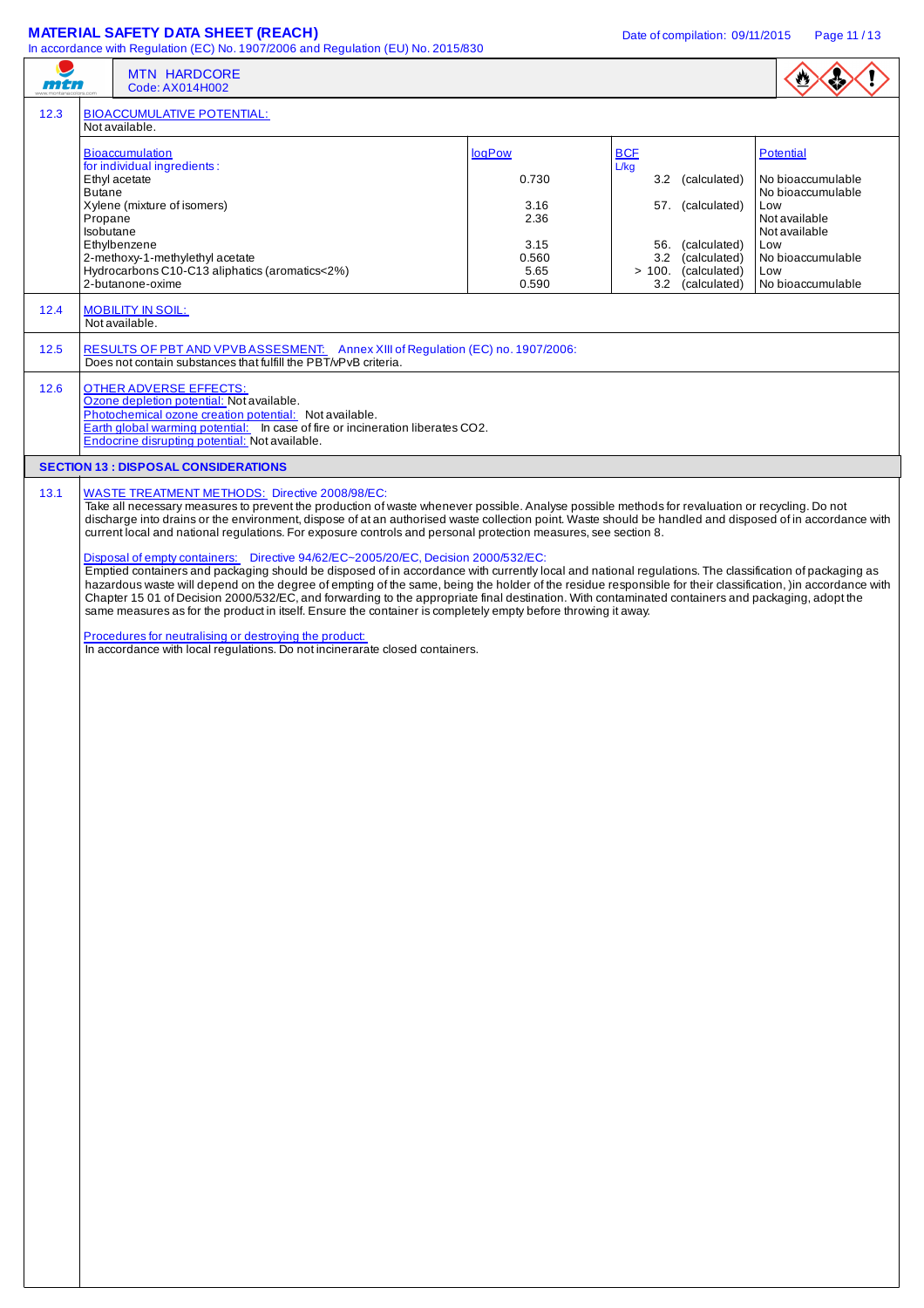# **MATERIAL SAFETY DATA SHEET (REACH)** Date of compilation: 09/11/2015 Page 12/13

| mtn          | In accordance with Regulation (EC) No. 1907/2006 and Regulation (EU) No. 2015/830<br><b>MTN HARDCORE</b><br>Code: AX014H002                                                                                                                                                                                                                                                                                                        |                                                                                                       |  |  |  |  |
|--------------|------------------------------------------------------------------------------------------------------------------------------------------------------------------------------------------------------------------------------------------------------------------------------------------------------------------------------------------------------------------------------------------------------------------------------------|-------------------------------------------------------------------------------------------------------|--|--|--|--|
|              | <b>SECTION 14 : TRANSPORT INFORMATION</b>                                                                                                                                                                                                                                                                                                                                                                                          |                                                                                                       |  |  |  |  |
| 14.1         | <b>UN NUMBER: 1950</b>                                                                                                                                                                                                                                                                                                                                                                                                             |                                                                                                       |  |  |  |  |
| 14.2         | <b>UN PROPER SHIPPING NAME:</b><br><b>AEROSOLS</b>                                                                                                                                                                                                                                                                                                                                                                                 |                                                                                                       |  |  |  |  |
| 14.3<br>14.4 | TRANSPORT HAZARD CLASS(ES) AND PACKING GROUP:                                                                                                                                                                                                                                                                                                                                                                                      |                                                                                                       |  |  |  |  |
|              | Transport by road (ADR 2015) and<br>Transport by rail (RID 2015):<br>- Class:                                                                                                                                                                                                                                                                                                                                                      | 2                                                                                                     |  |  |  |  |
|              | - Packaging group:<br>- Classification code:<br>- Tunnel restriction code:                                                                                                                                                                                                                                                                                                                                                         | $\overline{a}$<br>5F<br>(D)                                                                           |  |  |  |  |
|              | - Transport category:<br>- Limited quantities:<br>- Transport document:<br>- Instructions in writing:                                                                                                                                                                                                                                                                                                                              | 2, max. ADR 1.1.3.6. 333 L<br>LQ2 (see total exemptions ADR 3.4)<br>Consignment paper.<br>ADR 5.4.3.4 |  |  |  |  |
|              | Transport by sea (IMDG 36-12):                                                                                                                                                                                                                                                                                                                                                                                                     |                                                                                                       |  |  |  |  |
|              | - Class:<br>- Packaging group:<br>- Emergency Sheet (EmS):                                                                                                                                                                                                                                                                                                                                                                         | 2<br>$F-D.S-U$                                                                                        |  |  |  |  |
|              | - First Aid Guide (MFAG):<br>- Marine pollutant:<br>- Transport document:                                                                                                                                                                                                                                                                                                                                                          | 620*<br>No.<br>Shipping Bill of lading.                                                               |  |  |  |  |
|              | Transport by air (ICAO/IATA 2014):                                                                                                                                                                                                                                                                                                                                                                                                 |                                                                                                       |  |  |  |  |
|              | - Class:<br>- Packaging group:<br>- Transport document:                                                                                                                                                                                                                                                                                                                                                                            | 2<br>Air Bill of lading.                                                                              |  |  |  |  |
|              | Transport by inland waterways (ADN):<br>Not available.                                                                                                                                                                                                                                                                                                                                                                             |                                                                                                       |  |  |  |  |
| 14.5         | <b>ENVIRONMENTAL HAZARDS:</b><br>Not applicable (not classified as hazardous for the environment).                                                                                                                                                                                                                                                                                                                                 |                                                                                                       |  |  |  |  |
| 14.6         | <b>SPECIAL PRECAUTIONS FOR USER:</b><br>Ensure that persons transporting the product know what to do in case of accident or spill. Always transport in closed containers that are in a vertical<br>position and sure. Ensure adequate ventilation.                                                                                                                                                                                 |                                                                                                       |  |  |  |  |
| 14.7         | TRANSPORT IN BULK ACCORDING TO ANNEX II OF MARPOL 73/78 AND THE IBC CODE:<br>Not applicable.                                                                                                                                                                                                                                                                                                                                       |                                                                                                       |  |  |  |  |
|              | <b>SECTION 15 : REGULATORY INFORMATION</b>                                                                                                                                                                                                                                                                                                                                                                                         |                                                                                                       |  |  |  |  |
| 15.1         | EU SAFETY, HEALTH AND ENVIRONMENTAL REGULATIONS/LEGISLATION SPECIFIC:<br>The regulations applicable to this product generally are listed throughout this material safety data sheet.                                                                                                                                                                                                                                               |                                                                                                       |  |  |  |  |
|              | Restrictions on manufacture, placing on market and use: See section 1.2                                                                                                                                                                                                                                                                                                                                                            |                                                                                                       |  |  |  |  |
|              | Control of the risks inherent in major accidents (Seveso III): See section 7.2                                                                                                                                                                                                                                                                                                                                                     |                                                                                                       |  |  |  |  |
|              | Tactile warning of danger: If the product is intended for the general public, is mandatory a tactile warning of danger. The technical specifications for<br>tactile warning devices shall conform with EN ISO standard 11683 relating to 'Packaging - Tactile warnings of danger - Requirements.'<br>Child safety protection: Not applicable (the classification criteria are not met).<br>Legislación específica sobre aerosoles: |                                                                                                       |  |  |  |  |
|              |                                                                                                                                                                                                                                                                                                                                                                                                                                    |                                                                                                       |  |  |  |  |
|              | It is applicable the Directive 75/324/EEC~2013/10/EU, relating to aerosol dispensers and the Directive 87/404/EEC, concerning simple preasure<br>packages.                                                                                                                                                                                                                                                                         |                                                                                                       |  |  |  |  |
|              | <b>OTHER REGULATIONS:</b><br>Not available                                                                                                                                                                                                                                                                                                                                                                                         |                                                                                                       |  |  |  |  |
| 15.2         | <b>CHEMICAL SAFETY ASSESSMENT:</b><br>For this mixture has not been carried out a chemical safety assessment.                                                                                                                                                                                                                                                                                                                      |                                                                                                       |  |  |  |  |
|              |                                                                                                                                                                                                                                                                                                                                                                                                                                    |                                                                                                       |  |  |  |  |
|              |                                                                                                                                                                                                                                                                                                                                                                                                                                    |                                                                                                       |  |  |  |  |
|              |                                                                                                                                                                                                                                                                                                                                                                                                                                    |                                                                                                       |  |  |  |  |
|              |                                                                                                                                                                                                                                                                                                                                                                                                                                    |                                                                                                       |  |  |  |  |
|              |                                                                                                                                                                                                                                                                                                                                                                                                                                    |                                                                                                       |  |  |  |  |
|              |                                                                                                                                                                                                                                                                                                                                                                                                                                    |                                                                                                       |  |  |  |  |